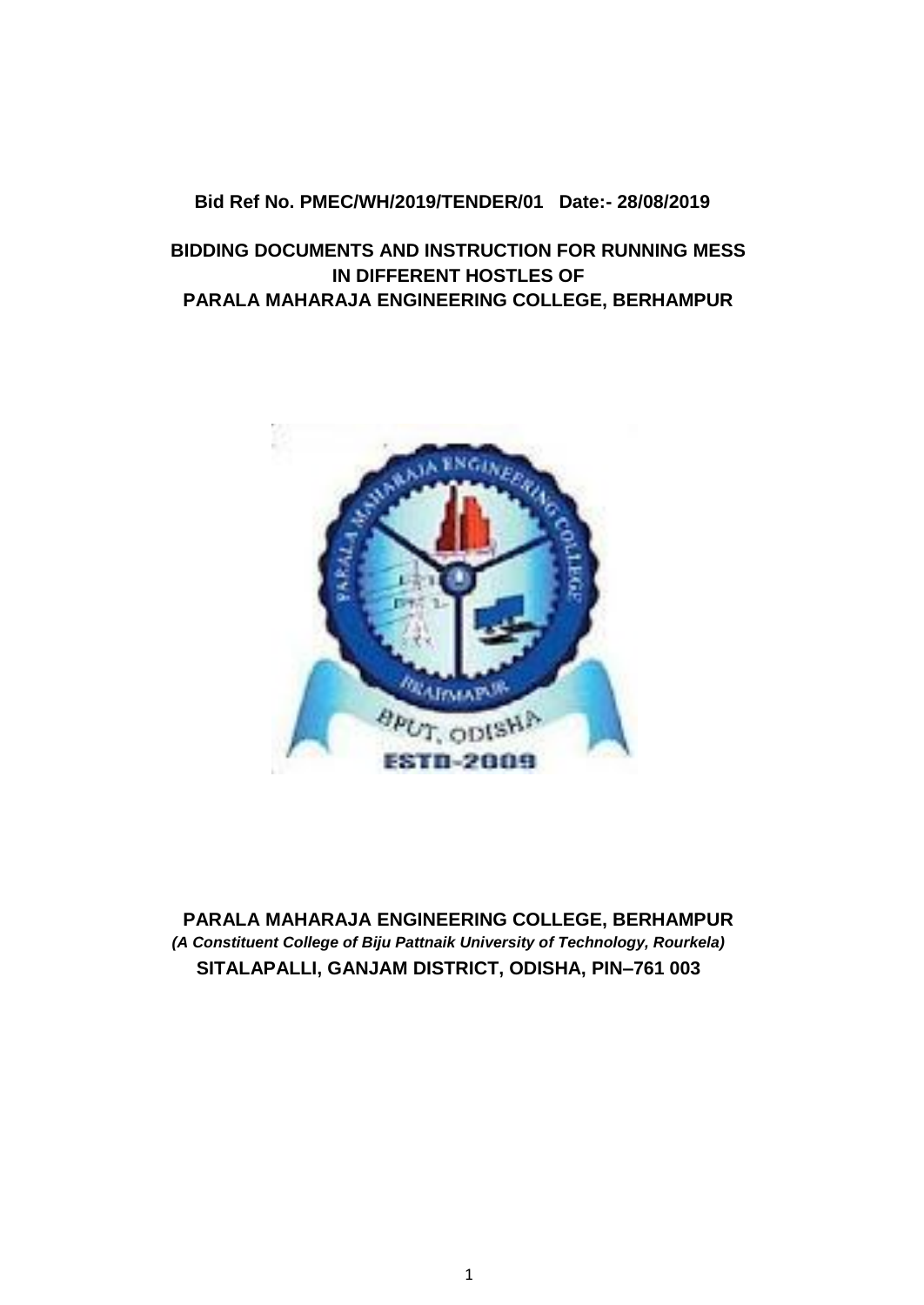| <b>Tender Notification Date</b>    | 29.08.2019                                                                                      |
|------------------------------------|-------------------------------------------------------------------------------------------------|
| Nature of work                     | <b>Running Mess in different Hostels</b>                                                        |
| <b>EMD Amount</b>                  | Rs. 30,000/- (Rupee Thirty thousand only)                                                       |
| Period for contract                | Initially for a period of 1 year that may be extended                                           |
|                                    | for a similar or lesser period on same terms and                                                |
|                                    | conditions as mentioned in the Tender Documents.                                                |
| Last Date of submission of Tender  | 23.09.2019 by 12.00 Noon                                                                        |
| Date of Opening of Technical Bids  | 23.09.2019 at 3.00 PM                                                                           |
| Date of Opening of Commercial Bids | 27.09.2019 at 3.00 PM                                                                           |
| Address for the submission         | The Warden of Hostels,                                                                          |
|                                    | Parala Maharaja Engineering College, Berhampur                                                  |
|                                    | At:- Sitalapalli, PO:- Tanganapalli, Dist.:- Ganjam                                             |
|                                    | (Odisha), PIN-761003                                                                            |
| Scope of Work                      | The contract is essentially for providing following                                             |
|                                    | Messing services to the boarders in different<br>Hostels of PMEC. The scope of work, covered in |
|                                    | the contract, described below:                                                                  |
|                                    | a. Cooking and serving meals- Breakfast                                                         |
|                                    | (Morning), Lunch and Dinner.                                                                    |
|                                    |                                                                                                 |
|                                    | b. Procurement of raw material as per                                                           |
|                                    | given specification.                                                                            |
|                                    | c. Managing and control of stocks and<br>inventories.                                           |
|                                    | d. Coupon sales. Boarders may use these                                                         |
|                                    | coupons to get "extra" items not included in                                                    |
|                                    | the basic menu of the mess.                                                                     |
|                                    | e. Providing and Cleaning of utensils, kitchen                                                  |
|                                    | serving items and serving plates etc.                                                           |
|                                    | Cleaning of cooking, dining and auxiliary<br>f.                                                 |
|                                    | areas which includes toilet and nearby area                                                     |
|                                    | also.                                                                                           |
|                                    | g. Security of the equipment, utensils and other                                                |
|                                    | items in the mess.                                                                              |
|                                    | h. Maintenance of the equipment in the kitchen                                                  |
|                                    | and dining areas.                                                                               |
|                                    | Maintenance of records, ledgers,<br>other<br>i.                                                 |
|                                    | records and documents related to running of                                                     |
|                                    | the mess.                                                                                       |
|                                    | Deployment and supervision of required<br>j.                                                    |
|                                    | manpower                                                                                        |
|                                    | for the above mentioned job.                                                                    |

**Note: The details of tender documents along with terms and conditions may be downloaded from the College website http://www.pmec.ac.in and must reach the office of the Warden of Hostels, PMEC, Berhampur on or before 23.09.2019 by 12.00 Noon, either by Registered / Speed Post only along with Demand Draft of Rs.1,000/- (Non-refundable) in favor of "Warden of Hostels, PMEC", payable at Berhampur from any Nationalized Bank.**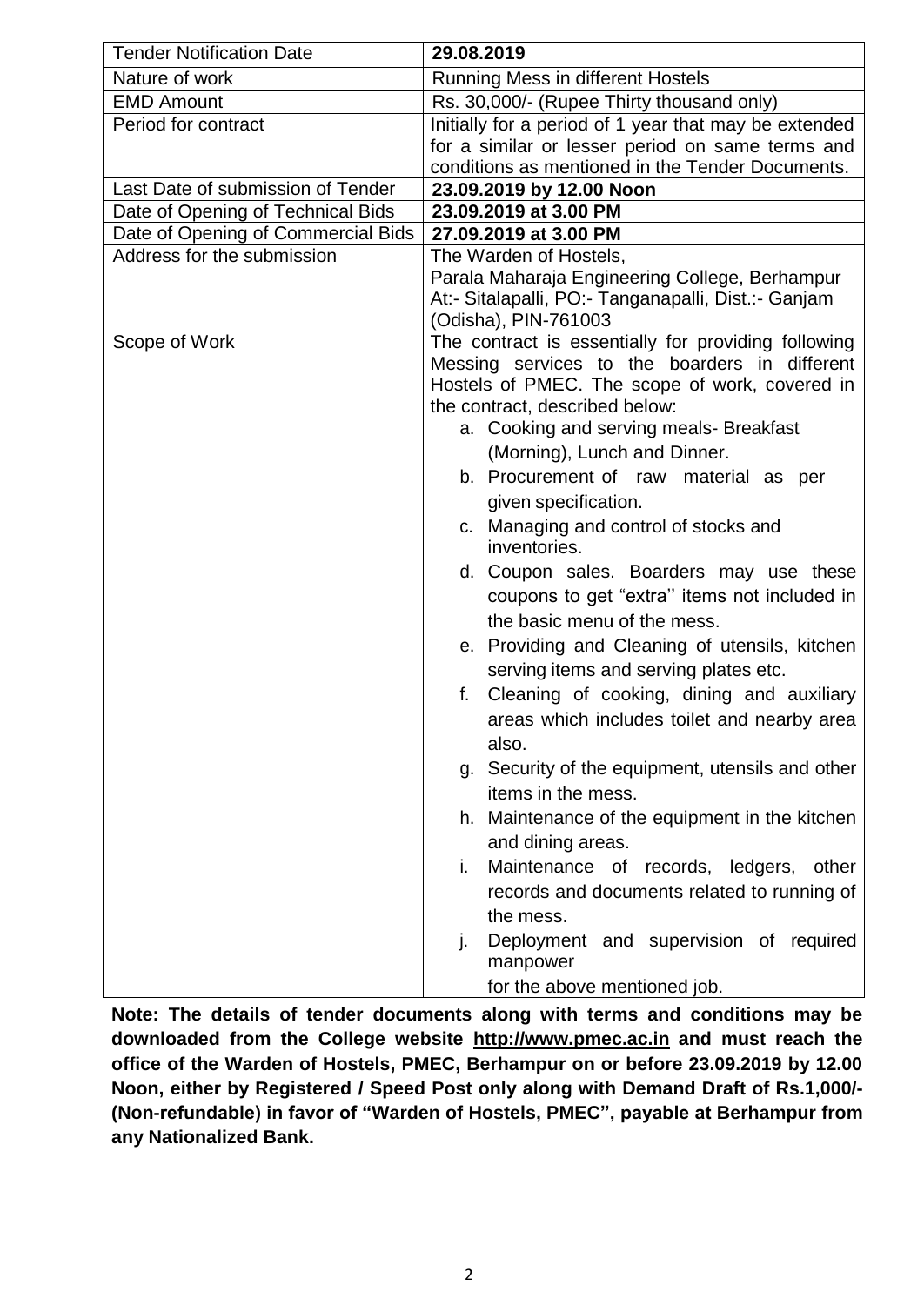## **Conditions of Tender documents for Running the Mess Facility in different Hostels of Parala Maharaja Engineering College(PMEC), Berhampur**

## **About PMEC and its Hostels**

Parala Maharaja Engineering College (P.M.E.C), Berhampur came into existence in the year 2009 as a constituent college of Biju Pattnaik University of Technology (BPUT), Odisha. This college is one of the premier technical institute in the state and is funded by the government of Odisha. The main objective of the institution is to produce quality technocrats in various streams. The silk City-Berhampur is located on the eastern coastline of Odisha. It is one of the oldest cities of the state famous for its silk works, temples and culture. The city which is declared as a municipal corporation is well-connected by roads and rails to all parts of India. This college is situated at the distance of 12 Kms. from Brahampur Railway Station and at the distance of about 5 Kms. from NH-16 (Pokadibandha Junction). This college has two Boys hostels (200 & 430 seated capacity) and one Girls hostel (200 seated capacity). Further, two more 500 seated hostels are on the verge of completion.

## **CONDITION 1**

- 1. Sealed tenders are invited for running the mess in the different Hostels of PMEC, Berhampur for one year, in two bids:
	- **a. Technical / Qualification Bid** containing, the information regarding the business, turn over, experience and other details of the firm, to judge the suitability of the caterer for different Hostel mess of PMEC, Berhampur **(Refer table:1)**
	- **b. Commercial Bid** containing the price of the items of full day menu etc.
- 2. The Technical/Qualification Bids will be opened in the presence of Hostel Committee. The authorized representatives of PMEC, Berhampur may also do a spot visit of the establishments of the caterers to assess their suitability as part of the Technical/Qualification Bid. The Commercial Bids of only those who are found suitable by the Committee appointed for the purpose will be opened on the date and time mentioned above.
- 3. **The bidder should submit the Technical / Qualification Bid and Commercial Bid in SEPARATE sealed envelopes super scribing "Technical / Qualification Bid" and "Commercial Bid", respectively**. These two envelopes should be then put in an envelope and sealed properly and super scribed **"Tender for Mess of different Hostels".**
- 4. The tenders supported by earnest money of **Rs.30,000.00 (Rupees Thirty thousand Only)** through a Demand Draft shall be submitted by the Tenderer, issued by any Nationalized Bank, drawn in favour of "Warden of Hostels, PMEC" payable at Berhampur. Tenders should be addressed to **The Warden of Hostels, Parala Maharaja Engineering College, Berhampur, At:- Sitalapalli, PO:- Tanganapalli, Dist:- Ganjam (Odisha), PIN-761003.**
- 5. **The Warden of Hostels**, **PMEC, Berhampur**, reserves the right to reject any or all the tenders or accept them in part or full without assigning any reason(s) thereof.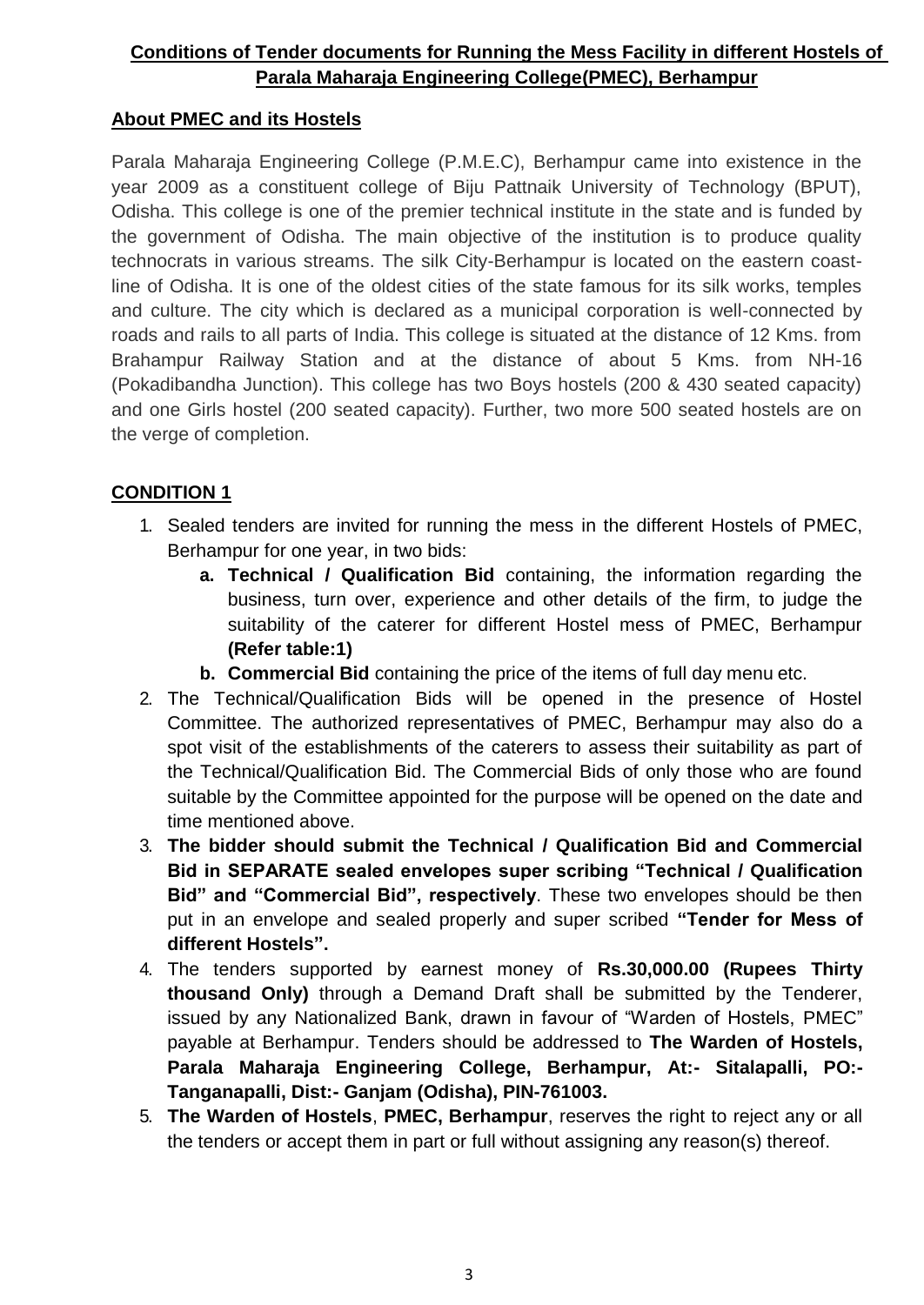For eligibility criteria, qualifications, price, bid evaluation criteria and other information etc., interested agency(s) / Firms(s) may visit the college Website at [http://www.pmec.ac.in.](http://www.pmec.ac.in./)

- 6. The successful tenderer who is awarded the contract shall have to make a Performance Security of Rs.2,00,000.00 (Rupees Two Lakh only) with **Warden of Hostels, PMEC, Berhampur** upon award of contract, valid up to one year beyond the date of all contractual obligations.
- 7. The tenderer should quote the rate and amount in figures as well as in words as tendered by them for each item.
- 8. The tender is not transferable under any circumstances at any stage.
- 9. Telegraphic, conditional or incomplete tender forms / bids shall be summarily rejected. Canvassing or influence of any kind, direct or indirect, shall lead to disqualification of the tenderer.
- 10. Bids in any form other than the prescribed form issued by this college or incomplete bids will not be entertained and will be summarily rejected.
- 11. The tenderer who is awarded the contract shall be bound to execute and implement it from **the date of award of contract** by signing an AGREEMENT on the non-judicial stamp paper of the value of **Rs.100/-** in the enclosed form at his own cost. On acceptance of the tender by the **Warden of Hostels, PMEC, Berhampur**, it will constitute a binding agreement between the **Warden of Hostels, PMEC, Berhampur** and the person so tendering whether such formal contract is or is not subsequently entered into within 10 days of the date of AWARD of contract. Failure to comply with the above conditions will lead to the cancellation of the contract and forfeiture of his earnest money. In the event of any tenderer backing out before the actual award or execution of agreement, the contract being awarded to him, the Warden of Hostels will have discretion to forfeit the Earnest Money in full.
- 12. Bidder should **sign and stamp all the pages** of duly filled tender document in testimony of having read all the terms & conditions laid down in the tender document**.**

### **CONDITION 2. Award of mess operation contract:**

- I. The bidders qualifying the Technical Evaluation Criteria (Table 1) will be opened the price bid.
- II. The tender documents contain page number 1 to 20.
- III. Notwithstanding the above, the Warden of Hostels reserves the right to accept or reject any tender and to cancel the bidding process and reject all the quotations at any time prior to the award of contract. Also, college reserves the right to select or reject any bid without assigning any reason thereof.
- IV. The bidders whose bid is accepted will be notified for the award of the contract by the college. The terms and conditions of the accepted offer shall be incorporated in the contract.
- V. The Bidder should have all the kitchen equipment such as Cooking utensils, Double Burner Stove, Bain Marie, Gas Cylinder, Vegetable Cutter, Glasses,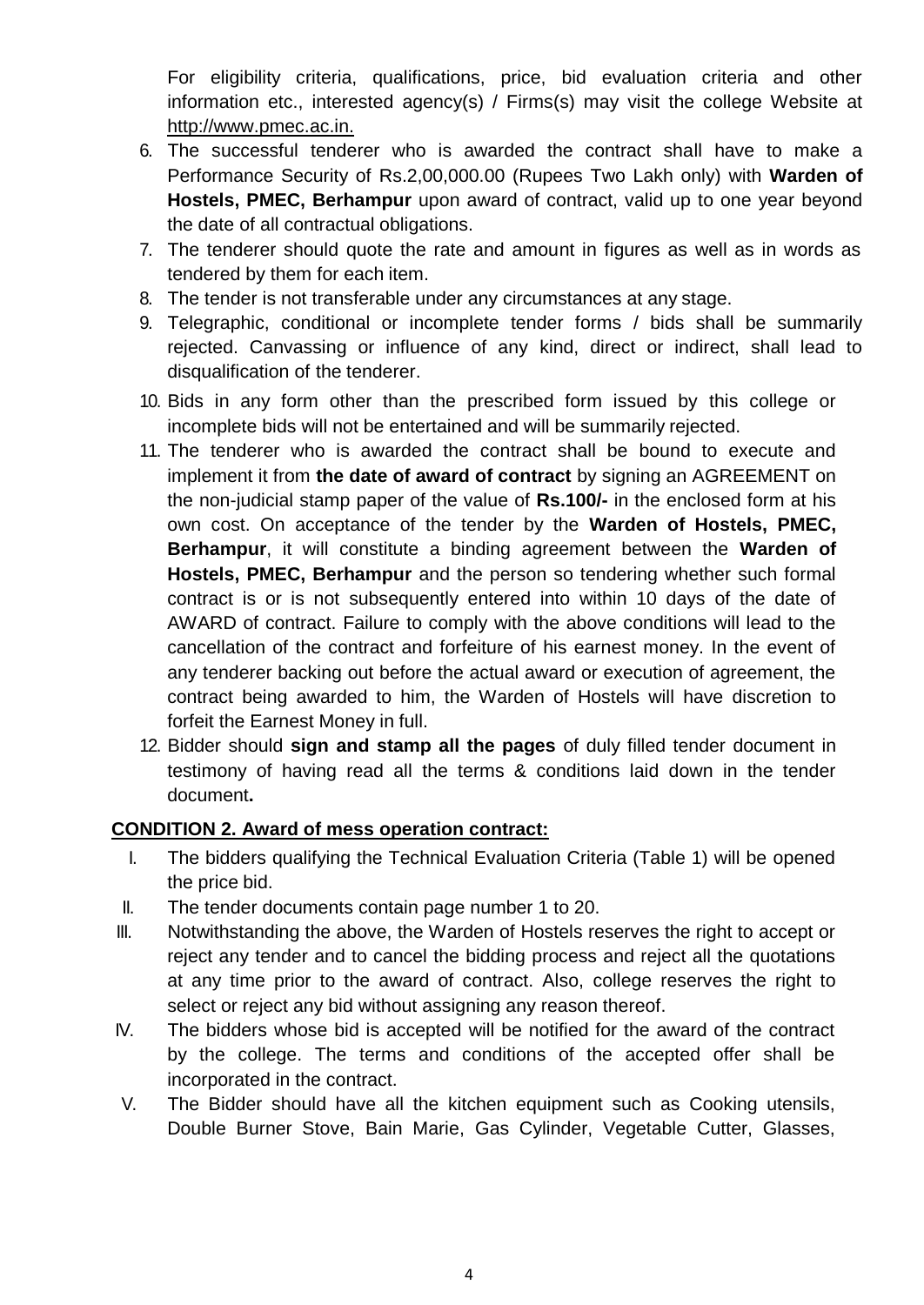Breakfast plate, Lunch plates, Kadai, Frying, and Spoons etc. The college is not having obligation to provide the above.

VI. All disputes shall be subject to Berhampur Jurisdiction only, where the college is situated.

Note: Bidder who do not comply the above points will be treated as irresponsive and no Communication will be given in that regard and allotment will be offered to the next bidder in the merit list.

## **CONDITION 3: General Terms and Conditions:**

Mess bidder will be finalized based on his / her experience, contracts executed earlier, capacity to prepare food of all regions, managerial abilities and other relevant factors as considered appropriate by the tender committee. If required, a team of Hostel management may also take visits to check up the quality of food being served etc. by the bidder at the place of his / her current contract of catering / mess / canteen services. Mess Bidder (hereinafter referred as bidder) is required to note that health, hygienic safety and satisfaction of the hostel boarders is the prime concern of the hostel authority. On behalf of the students of Hostels, the hostel office hereby lays down the following terms and conditions which shall be binding to the bidder.

- **1. The unit size of mess for awarding contract will be maximum 250. A Vender under no circumstances will be awarded more than two units.**
- 2. This mess contract is for the period of One Year initially. If hostel boarders and hostel authority is satisfied with the performance of the bidder, the contract period may be extended without inviting the tender.
- 3. The caterer must start the mess within five days after getting the work order.
- 4. The rates quoted should be inclusive of all taxes.
- 5. TDS as applicable on date will be deducted from the monthly bill of the Bidder.
- 6. Mess service should be provided at the designated hostel(s) of PMEC, Berhampur without any extra charge.
- 7. Terms of Payment: Actual bill is to be submitted by the Bidder in the office in every month. Monthly payment to the Bidder will be made after verification and certification by Assistant Hostel Superintendent & Hostel Superintendent of concerned hostel.
- 8. Tender documents can be download from the college website [http://www.pmec.ac.in](http://www.pmec.ac.in/) and must reach the office of the undersigned on or before **23.09.2019 by 12.00 Noon** either by Registered / Speed post only along with Demand Draft of Rs.1,000/-(Non-refundable) in favor of "Warden of Hostels, PMEC", payable at Berhampur.
- 9. Postal delay will not be considered and the Tender received late will be rejected.
- 10. The hostel office will provide necessary facilities such as, electricity, furniture. These facilities will be in the charge of the Bidder and he / she will be responsible for any loss / damage other than usual wear and tear. In case of any loss or damage, the bidder will has to replace the lost items / carry out necessary repair, subjected to approval and instructions of the Warden of Hostels.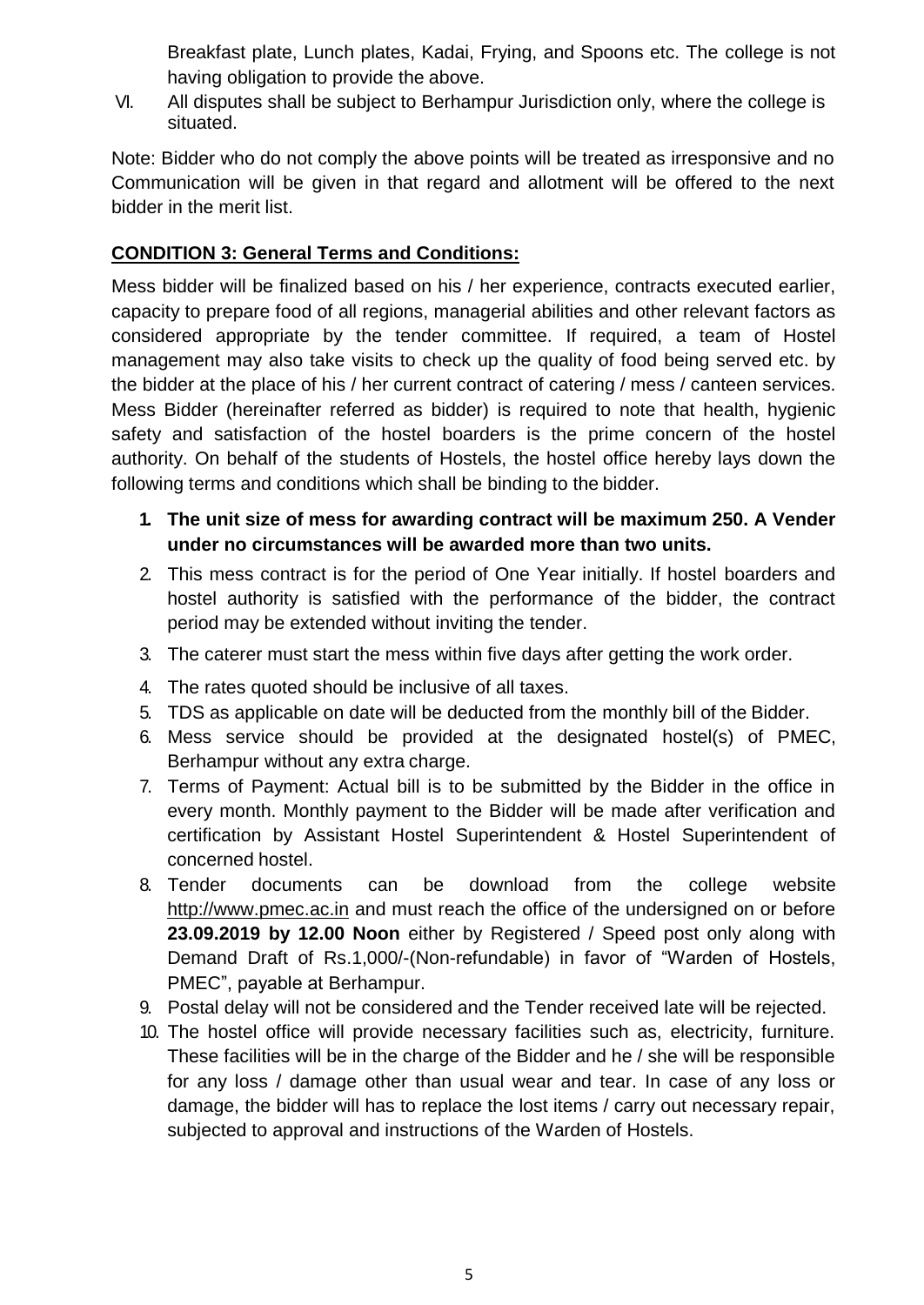- 11. The maintaining safety, health and hygienic conditions in and around the mess will be the responsibility of the bidder. Warden of Hostels suggestions / actions regarding cleanliness have to be followed and the expenditure towards this is to be borne by the bidder.
- 12. The bidder is required to keep minimum one mess manager, two cooks and helpers for effective functioning and management of the mess. The age of every mess worker must be between 18 to 50 years.
- 13. The bidder and mess workers have to behave politely with hostel boarders.
- 14. Smoking and intoxication (drug, alcohol, Gutkha, Tambaku, etc.) is strictly prohibited in the mess as well as college premises.
- 15. One month notice is required on either side for the termination of the contract service if such a condition arises during the contract period.
- 16. The bidder must put complain register at the entrance of the mess which will be cheeked by mess committee / hostel secretary / Warden of Hostels / Principal on regular basis.
- 17. If the mess management of the bidder is not up to the mark or, the quality of the food is found below standard or unhealthy or unhygienic, then Warden of Hostels is fully empowered to terminate the contract with a short notice of one week. The Warden of Hostels and Committee's opinion is final so far as the food quality / mess management is concerned.
- 18. The food, raw materials, ingredients etc. are to be of good quality, clean, fresh, nutritious, hygienic and edible. Any type of cooked food shall not be stored / preserved after meals, not following Warden of Hostels suggestions / instruction in such matters shall be considered as violation of terms and conditions of contract and shall invite penalty for the same.

19. Mess workers and cook should be healthy and medically fit. They are required to have a regular Medical check up by the college Medical Officer / any other doctor suggested by Warden of Hostels. These expenses have to be borne by mess bidder themselves. If any mess worker is found medically unfit, he / she may not be given permission to continue his / her duties and mess bidder has to replace him / her immediately without fail.

- 20. Bidders are required to give company uniform to the mess worker and mess supervisor / mess manager. It is to be ensured that whenever the mess workers are on duty they should be in uniform. The uniform should be cleaned / washed at least thrice in a week.
- 21. Sample daily menu to be followed by the bidder is attached with this document. Mess Menu will be prepared in consultation with dietician along with hostel management committee. Menu can be changed, to suit the availability of seasonal vegetables and their market supply.
- 22. The meals should be served at following timing: Morning Breakfast -- 6.30 AM to 8.30 AM Lunch --1.00 PM to 2.30 PM Dinner -- 8.00 PM to 10.00P.M Timings may be changed as and when such circumstances arise.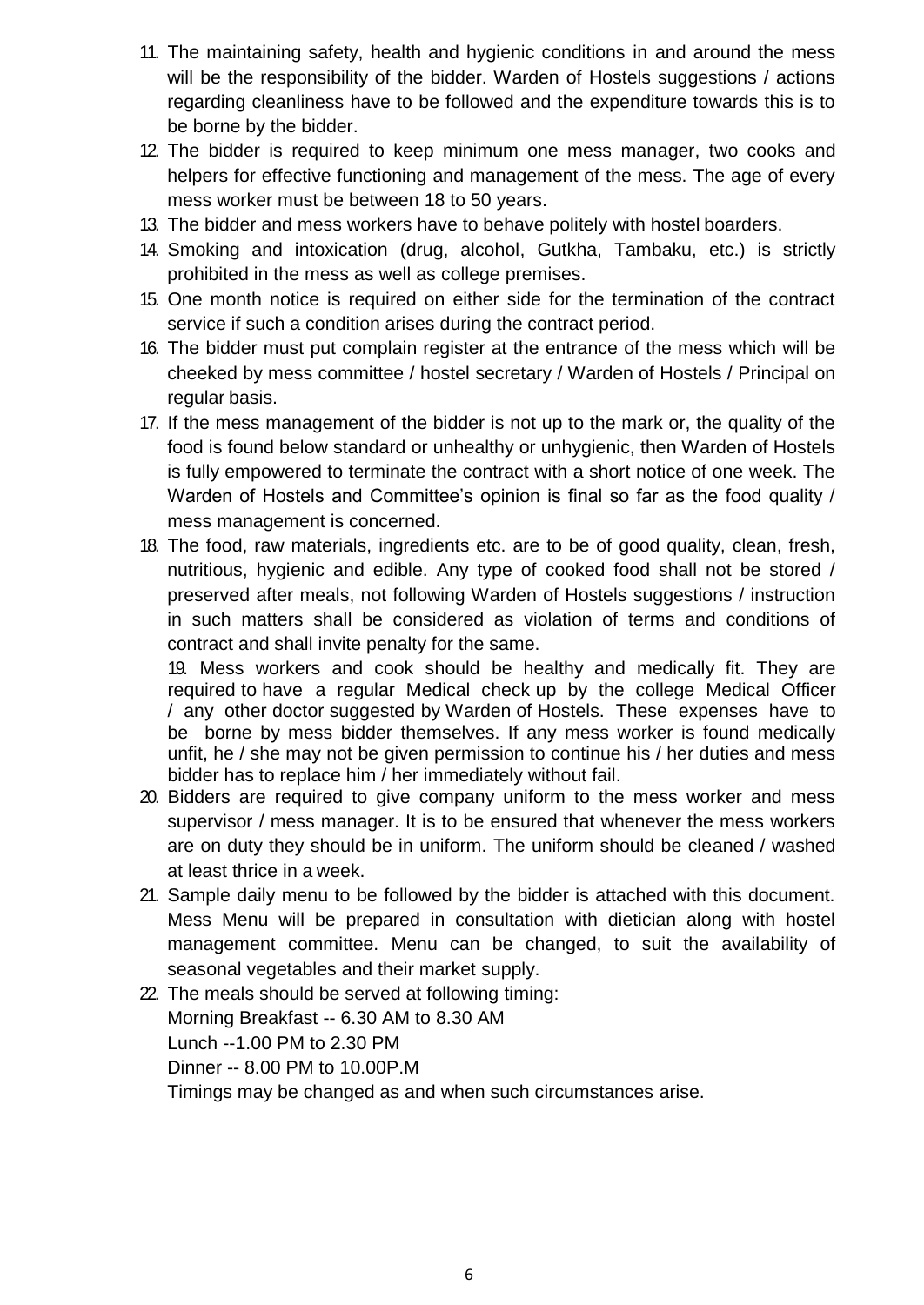- 23. Minimum number of meals in a month:
	- a) In a normal month the number of minimum meals will be calculate for 25 days.
	- b) The month in which the mess runs partially, the minimum number of meals will be calculated proportionately.
	- c) The mess will remained closed during Summer vacation, Puja holidays and semester breaks during which no meal will be charged.
	- d) In addition to the above during natural calamities and officially declared closer of the college, no mess bill will be charged.
- 24. Bidder shall provide light food to the sick student(s) during his / her sickness period and no extra charge will be paid for the same.
- 25. The payment of the bidder will in one / two installments of the actual mess bill within 15 days after depositing the bill.
- 26. The payment / calculation of mess bill would be on actual days of operation of the mess. Service charge will not be paid when mess is not operated due to official breaks / vacations during the academic year.
- 27. Bidder shall collect the guest charges directly from the students / guests who are not registered for Meals.
- 28. Subletting of contract is strictly not allowed which can lead to termination of the contract.
- 29. At present this mess contract period is for one year from the date of award of contract. If hostel boarders and hostel authority is satisfied with the performance of the bidder, the contract period may be extended without inviting the tender.
- 30. The mess utensils are to be cleaned with hot water using detergent powder / soap after every meal.
- 31. The bidder is required to maintain the details / records of all his employees / mess workers. This information along with their photographs shall be submitted to the Hostel-Section in the prescribed format.
- 32. Liability / responsibility in case of any accident causing injury / death to mess worker(s) or any of his / her staff shall be of the bidder. The Hostel Section / college authority shall not be responsible by any means in such cases.
- 33. Bidder shall be solely responsible in case of incidence(s) of food poisoning and shall bear the complete expenditure arising out of this for medical treatment of the hostel boarders. In addition, penalty may be imposed on the bidder as decided by the Warden of Hostels for such incidence(s).
- 34. The bidder shall not employ any mess worker whose track record is not good. He / She should not have involved in any crime / offence / police case.
- 35. Quality control will be done by committee members consisting of Warden of Hostels and students. Monitoring of quality of food, hygiene, cleanliness, etc. in the mess operation area will be carried out on weekly basis and final score will be derived by taking average of weekly Quality Score (QS). The following scale will be adopted for monitoring of quality.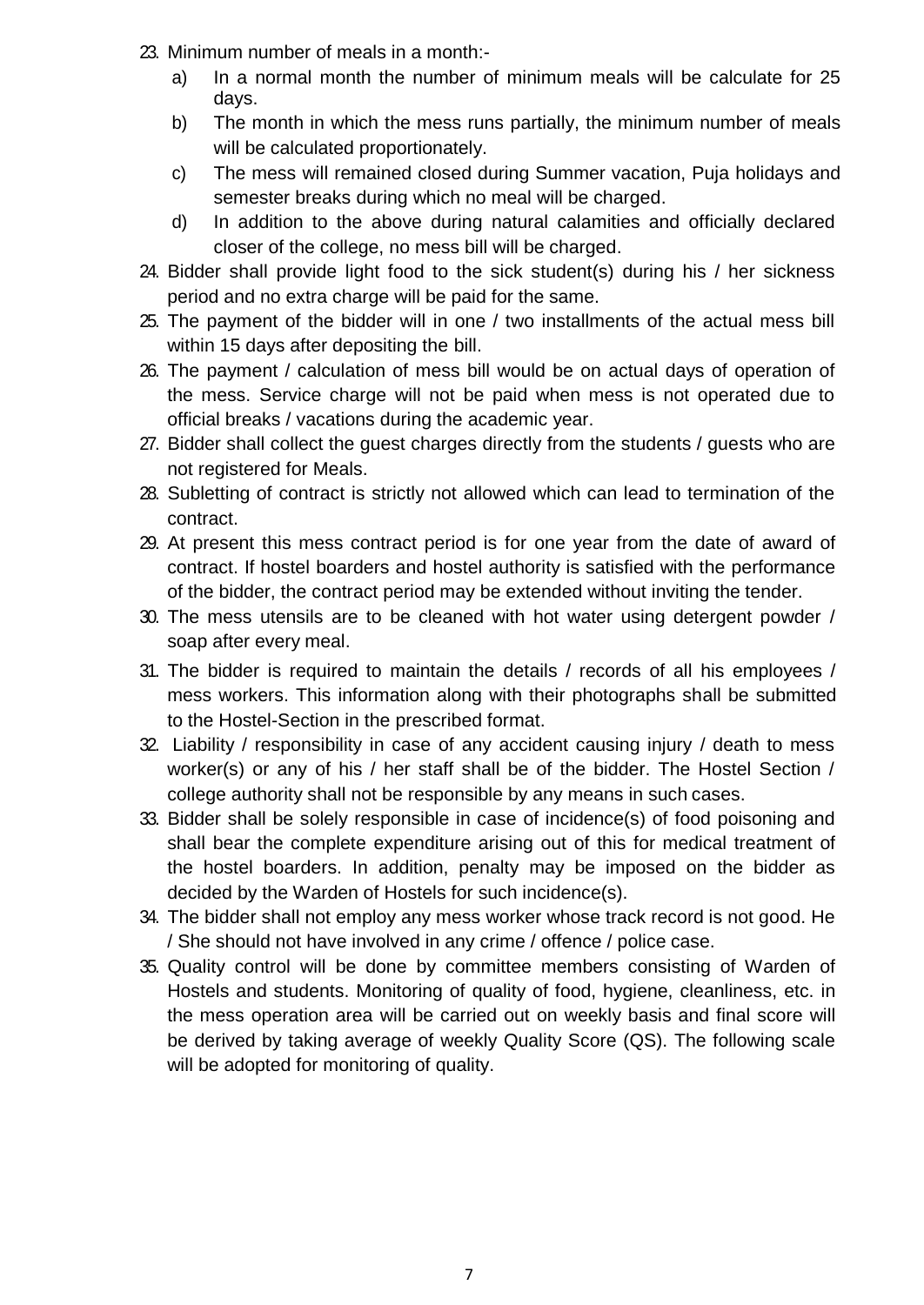| Quality | Very Poor | Poor | Good | Very good | <b>Excellent</b> |
|---------|-----------|------|------|-----------|------------------|
| Rating  |           |      |      |           |                  |

Penalty will be imposed, if QS for the month will be less than 3.5 or below. The penalty amount will be decided by the Warden of Hostels.

- 36. Storage / consumption of any alcoholic drink / liquor are strictly prohibited. The bidder shall not serve any of such substance / drink in mess / hostel. Smoking, consuming gutkha, tobacco, pan etc. is also prohibited in hostel premises.
- 37. The bidder has to follow all labor laws / government laws in regard of employing the mess workers. The bidder shall be solely responsible for any dispute / violation of labour laws / government laws.
- 38. The bidder shall be completely responsible for appropriate behavior of the mess workers. If it is found that any worker has misbehaved with any of the hostel boarders / hostel staff, he has to take action as suggested by the Warden of Hostels.
- 39. The bidder shall provide other prepared food items like biscuits, wafers, namkins and flavored milk etc. in consultation with the Warden of Hostels whenever such need arises.
- 40. The following brands of grocery items are permissible to be used.
	- a) Atta: Shaktibhog / Ashirwad / Pillsbury / Golden Khazana / Punjab / Rista atta as per approval by Warden of Hostels
	- b) Cotton seed oil/ Sunflower: Fortune / Saffola / Freedom as per approval by Warden of Hostels
	- c) Mustard Oil: Kachi Ghani / Double Hiron / Patanjali / Saloni / Engine as per approval by Warden of Hostels
	- d) All type of Masala: Badshah / Everest / MDH / Ruchi / Bharat as per approval by Warden of Hostels
	- e) Ghee / butter: Amul / Omfed / Britannia / Mother Dairy / as per approval by Warden of Hostels
	- f) Salt: Tata / Annapurna / Ashirwad / as per approval by Warden of Hostels
	- g) Besan: Rista / Ruchi as per approval by Warden of Hostels
	- h) Noodles: Maggie / Top Roman / Knorr / as per approval by Warden of **Hostels**
	- i) Rice: Good quality / any other equivalent to this / as approved by Warden of **Hostels**
	- j) Milk / Curd: Amul / Omfed / Pragati / as per approval by Warden of Hostels
- 41. Mess will be closed as per the prior instructions of Warden of Hostels during vacation.
- 42. Bidder shall enter into an agreement for execution of this contract as per prevalent rules and regulations of Government of India or Government of Odisha and shall bear full cost for the same.
- 43. Drainage line to be maintained / repaired in case of blockage due to wastage of food material by the bidder at his / her own expenses.
- 44. Responsibility of providing Medically-Fit Mess Staff The contractor shall ensure that all employees engaged by him / her are free from communicable / infectious disease and are also medically fit to work at mess. Medical officers specified by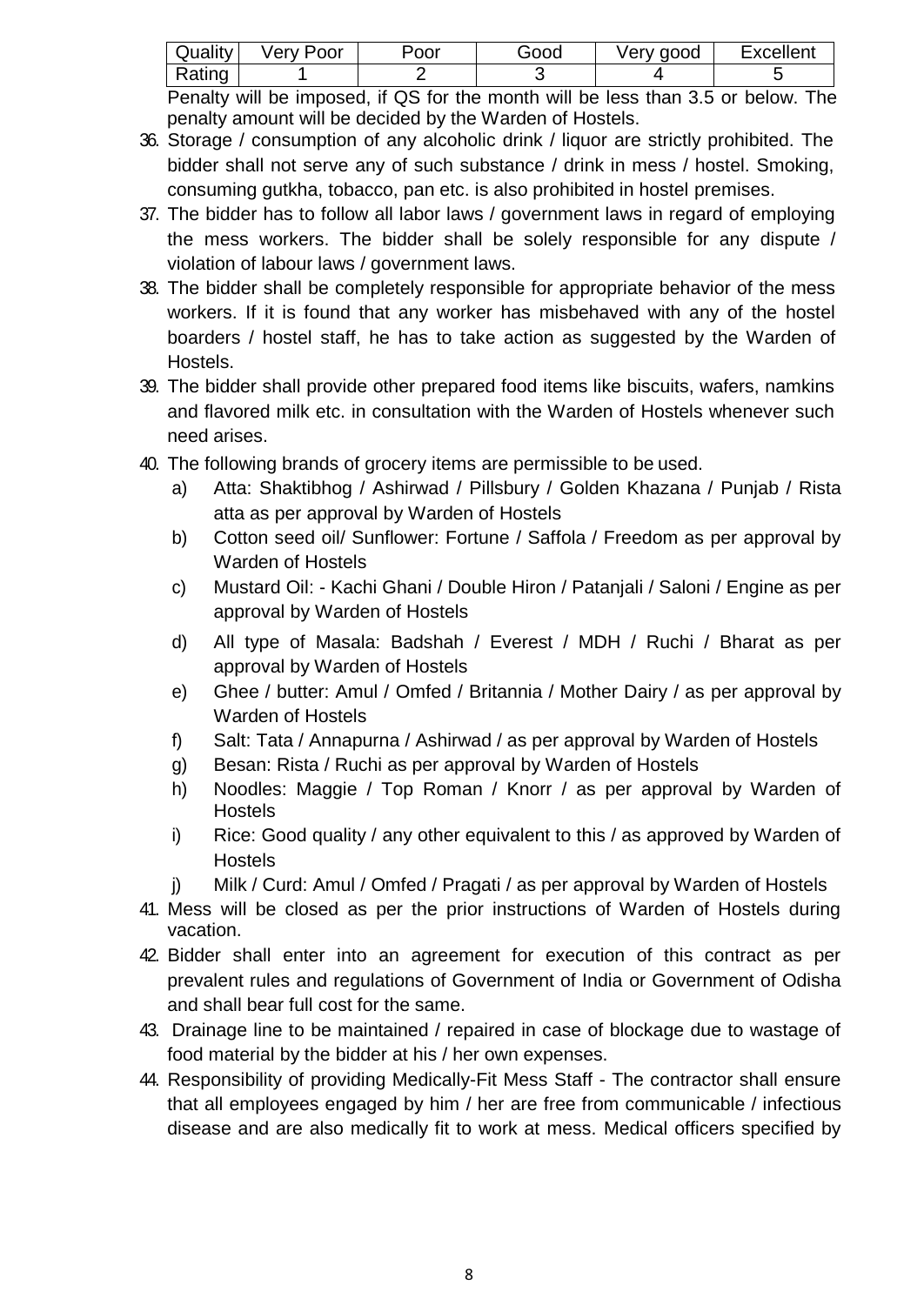the Mess Committee / Warden of Hostels shall conduct medical examination on every 2 (two) months or as decided by the college. The cost of the medical examination will be borne by the contractor. If in the opinion of the college any of the contractor's employee(s) is found to be suffering from any such disease / condition or if any employee(s) of the contractor is found to have committed misconduct or misbehavior, the Mess Committee / Warden of Hostels shall have the right to ask the contractor to remove such employee(s) without questioning the decision of the college. The college shall be entitled to restrain such employee (s) from entering into the mess premise. Thereafter, the contractor shall have to provide a substitute(s) within a reasonable time.

- 45. The contractor shall not appoint any sub-contractor for the work assigned to him without the written permission of the Mess Committee / Warden of Hostels. Also, no part of the contract, nor any share or interest therein shall in any manner or degree be transferred, assigned or sublet by the contractor directly or indirectly to any person, firm or whosoever.
- 46. FESTIVE SPECIAL MEALS: As directed by Warden of Hostels for special menu for such occasion based on holiday calendar of the college.
- 47. Arbitration Except as otherwise provided elsewhere in the contract, if any dispute, difference, question of disagreement or matter whatsoever, shall, before/ after completion or abandonment of work or during extended period, hereafter arises between the parties, as to the meaning, operation or effect of the contract or out of or relating to the contract or breach thereof, shall be referred to a sole arbitrator to be appointed by the principal of the Institute at the time of the dispute. The award given by the arbitrator so appointed shall be binding on both parties. It will not be open to the parties to challenge the jurisdiction of the arbitrator after the award has been made.
- 48. The caterer will be fined in case of violation of the following rules:
	- a) Unavailability of complaint register on the counter / discouraging the complaint would lead to a fine of Rs.1,000/- on the caterer.
	- b) 3 or more complaints of insects found in any meal would invite a fine of Rs.2,000/- on the caterer.
	- c) 10 or more complaints of unclean utensils in a day would lead to a fine of Rs.2,000/- on the caterer.
	- d) If mess committee agrees that certain meal was not cooked properly then a fine of Rs.1,000/- would be imposed on the caterer.
	- e) If food for any meal over within timings of mess and waiting time is more than 20 minutes, then a fine of Rs.1,000/- would be imposed on the caterer.
	- f) Changes in menu without permission of mess committee would result in a fine of Rs.2,000/- on the caterer.
	- g) Fine on any discrepancy (personal hygiene of workers, Kitchen area, dining area etc) will lead to fine of Rs.2,000/- on caterer.
	- h) For any rules stated in the agreement First violation of the rule implies fine as per the rule. - Second violation of the same rule in the same calendar month will attract triple the initial amount of fine for the caterer. –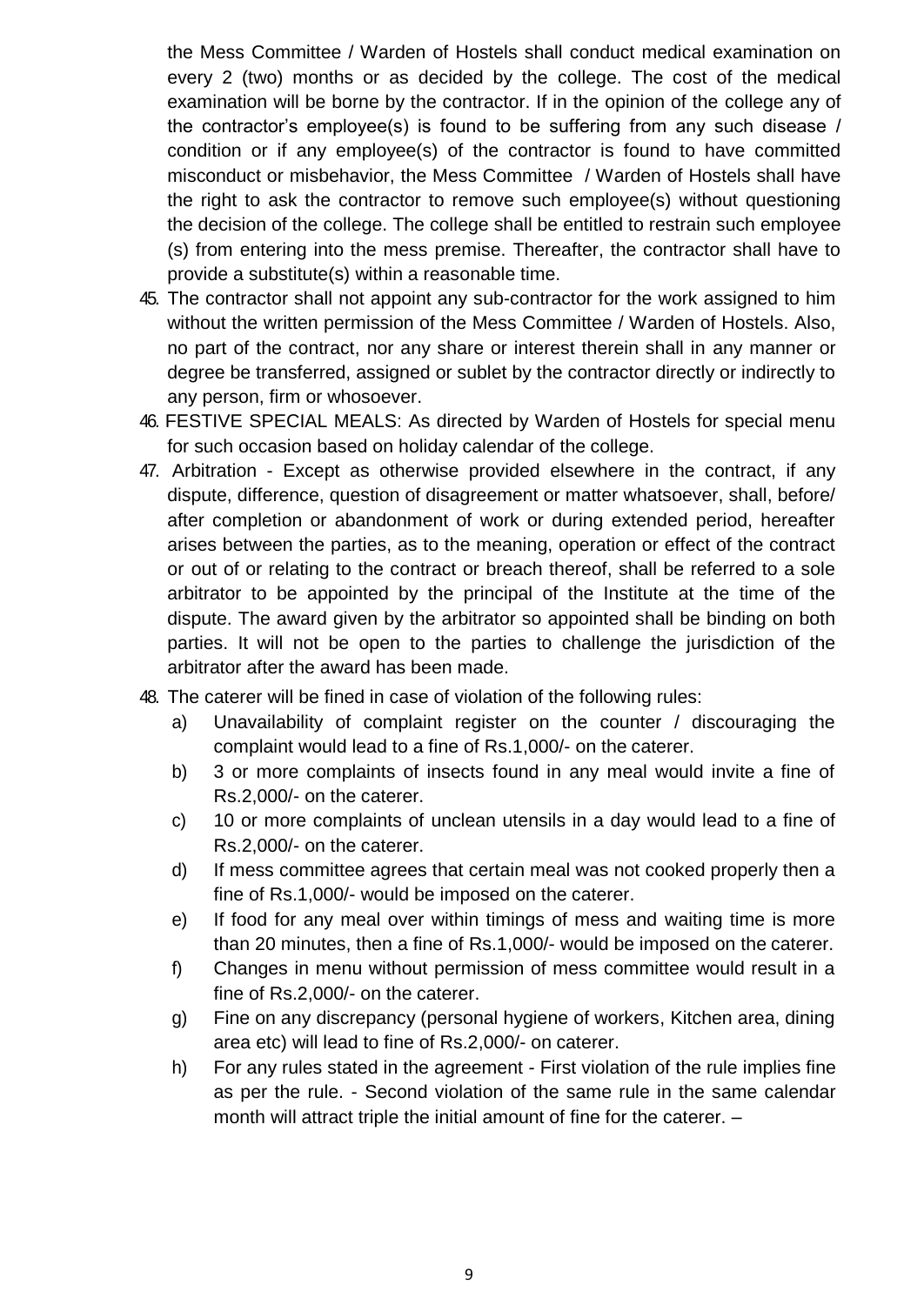All subsequent violations of the same rule would invite five times the initial amount of fine.

- i) Absence of proprietor from mess council meeting (which will be held once every month) will attract a fine of Rs. 10,000/- on caterer.
- j) As and when mess council proposes a fine it will inform the representative of the caterer or mess manager and fine will be imposed with consent of the warden.
- 49. Safety Regulations In respect of all labour, employed directly or indirectly by contractor to perform the assigned job as part of the agreement, the contractor shall make necessary arrangements for the safety and security of workmen at his own cost as per safety codes of the CPWD, Indian Standards Institution, the Electricity Act, various safety regulations, rules and orders made there under and such other acts as applicable.
- 50. Fulfillment of Statutory Provisions The contractor shall be responsible for fulfilling the requirement for all statutory provisions of relevant enactments viz. Minimum Wages Act, Payment of Wages Act, Industrial Disputes Act, Contract labour (Regulations and Abolition) Act and all other labour and industrial enactment at his own risk and cost in respect of all staff employed by him / her. The college shall be indemnified for any action brought against it for any violation / non-compliance of any of the provisions of any of the acts, etc. Hence, non compliance or violation of any of these provisions of any of the Acts would lead to the immediate termination of the contract. The contractor shall maintain all records required to be maintained under statutory enactments and the Warden of Hostels and his authorized representatives shall be entitled to inspect all such records at any time. No worker below the age of 18 (eighteen) years shall be employed for the mess work. The Contractor has to pay the salary to workmen in presence of Warden of Hostels and/or his authorized representatives as per payment of wages act every month for immediate previous months work without waiting for clearance of his pending bills. Failing which a penalty equivalent to 5% of monthly bill value shall be imposed on contractor.
- 51. Accident or Injury to Workmen- the college shall not be liable for any damage or compensation payable in respect of or in consequence of any accident or injury to any workmen or other person in the employment of the contractor through claim from insurance company. The contractor shall indemnify and keep the Institute indemnified against all such damage and compensation whatsoever in respect or in relation thereof.
- 52. At any circumstances the staff / employee of bidder / contractor shall not have any claim what so ever for any type of employment with PMEC, Berhampur.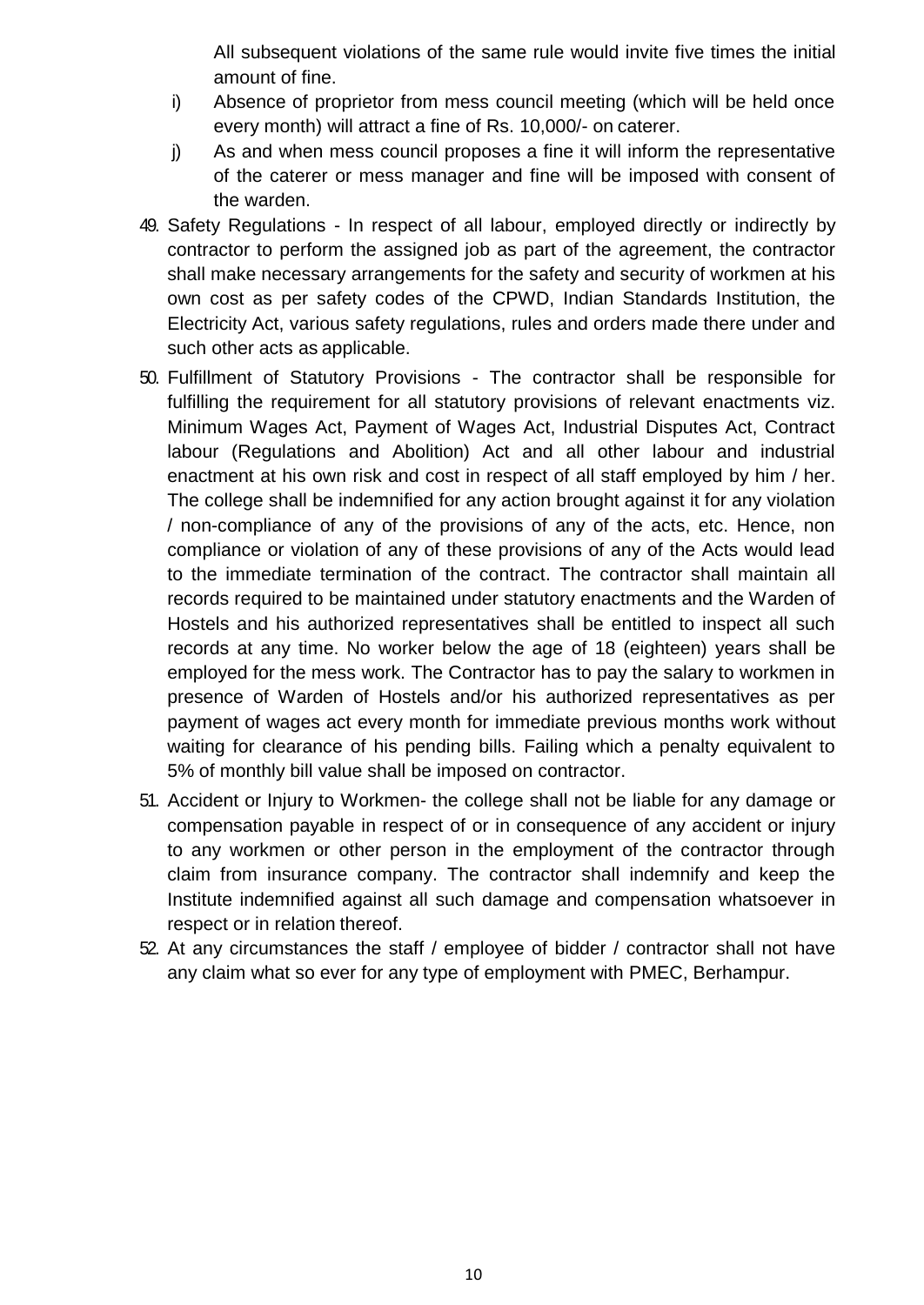## **MENU FOR MESS**

| SI.<br>No.     | Day      | <b>Breakfast</b>           | Lunch                                      | <b>Dinner</b>               |
|----------------|----------|----------------------------|--------------------------------------------|-----------------------------|
|                |          | (6.30 AM to 08.30AM)       | (1.00PM to 2.30PM)                         | (8.00 P.M to 10.00 P.M)     |
|                | Monday   | Dahi Bara/Plain            | Rice, Dalma, Potal Kurma, Dahi             | Rice/Roti, Dal, mix veg,    |
|                |          | Bara/Ghuguni               | Baigan.Papad /chips                        | Custard                     |
| 2              | Tuesday  | Puri & Upama, Ghuguni      | Rice, Dal, Fish curry, Veg                 | Rice, Dal, Roti, Chicken    |
|                |          |                            | Manchurian, Ambula khata, Alu Kasa, Paneer |                             |
|                |          |                            | <b>Bharta</b>                              | Masala, Chips               |
| 3              |          | Wednesday Bread Butter Jam | Rice, Dal, Roti, Egg                       | Chicken Biriyani/Veg        |
|                |          | Banana & sweets/Boiled     | Masala, Soyabin curry/Veg                  | Biriyani ice cream/         |
|                |          | Egg/                       | Kofta, Alu Bhaja                           | Cachumer                    |
| 4              | Thursday | Iddli, Ghuguni, Chatni,    | Rice, Dal, Paneer                          | Rice, Dal, Roti, veg tadka, |
|                |          | Sambar                     | curry, mushroom Chili, dahi                | <b>Sweet</b>                |
|                |          |                            | bundi                                      |                             |
| 5              | Friday   | Alu chap-2 Egg chap-       | Rice, Dal, Fish curry, Chhena              | Rice, Dal, Roti, Egg        |
|                |          | 2(NON VEG) Alu chap-       | curry, Salad                               | Bhujia, Mix veg/Paneer      |
|                |          | 4(Veg), Imili chatni OR    |                                            | Bhurji                      |
|                |          | <b>Chhole Buttore</b>      |                                            |                             |
| 6              | Saturday | Chakuli, Aludum            | Rice, Dal, Paneer                          | Rice, Dal, Parata, , Khiri, |
|                |          |                            | Hydrabadi, Salad, Chips                    | Chole                       |
| $\overline{7}$ | Sunday   | Dosha sambar chatni        | Rice, Dal, Chicken Curry,                  | Rice, Dal, Roti, Prawn      |
|                |          |                            | Paneer matar, Papad                        | curry, Navratna Kurma       |

## **QUANTITY OF FOOD**

|                | Sr. No   Details of Food Items                            | Qty                            |  |
|----------------|-----------------------------------------------------------|--------------------------------|--|
|                | <b>UPMA</b>                                               | 150Gms                         |  |
| $\overline{2}$ | <b>IDLY</b>                                               | 4 Pieces                       |  |
| 3              | <b>BADA</b>                                               | 4 Pieces                       |  |
| $\overline{4}$ | <b>PHOA</b>                                               | 150Gms                         |  |
| 5              | <b>PURI</b>                                               | 5 Nos                          |  |
| 6              | <b>PARATHA</b>                                            | 3 Nos                          |  |
| $\overline{7}$ | <b>RICE</b>                                               | <b>Unlimited</b>               |  |
| 8              | DAL / DAL MIX                                             | <b>Unlimited</b>               |  |
| 9              | <b>PANEER CURY</b>                                        | 100gm                          |  |
| 10             | <b>PAPAD</b>                                              | 1 Pieces                       |  |
| 11             | <b>CHICKEN / MUTTON</b>                                   | <b>150 Gms</b>                 |  |
| 12             | <b>FISH WITH GRAVEY</b>                                   | 2 Pieces(100Gms)               |  |
| 13             | <b>SALAD CHIPS</b>                                        | 50 Gms                         |  |
| 14             | <b>MUSHROOM CURRY</b>                                     | <b>100 Gms</b>                 |  |
| 15             | <b>EGG WITH CURRY</b>                                     | 2 Pieces                       |  |
| 16             | MIX VEG (Chips)                                           | <b>Sufficient Qty</b>          |  |
| 17             | <b>ROTI</b>                                               | <b>Sufficient Qty</b>          |  |
| 18             | <b>SWEET ITEMS</b>                                        | Kheer - 100 ML, Sweet -1 Piece |  |
| 19             | <b>DALMA</b>                                              | <b>Unlimited</b>               |  |
| 20             | <b>ALL TYPE OF MIX VEG</b>                                | <b>Sufficient Qty</b>          |  |
|                | *Other items such as pickles, green salad etc as per menu |                                |  |

Sd/- Principal PMEC, Berhampur

**.**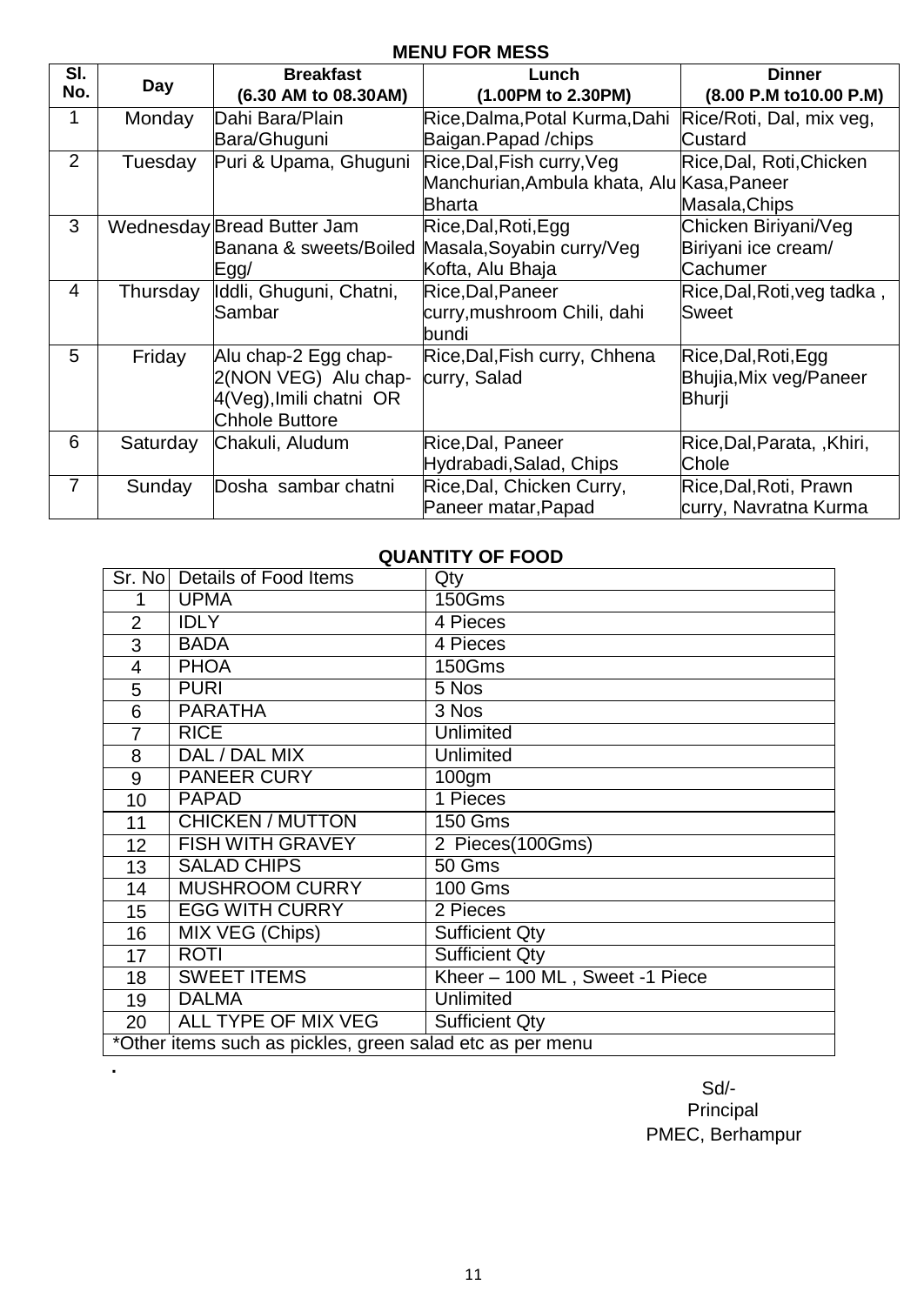## **TABLE:1 TECHNICAL / QUALIFICATION BID**

| <b>Particular</b>                                                                             |                                                                                                                                                                                                                                                                                                                                                                                                                                                                                                                                                                                                                                                                                                                                                                                                                                                                                                                                                                                                                                                                                                                                                              |
|-----------------------------------------------------------------------------------------------|--------------------------------------------------------------------------------------------------------------------------------------------------------------------------------------------------------------------------------------------------------------------------------------------------------------------------------------------------------------------------------------------------------------------------------------------------------------------------------------------------------------------------------------------------------------------------------------------------------------------------------------------------------------------------------------------------------------------------------------------------------------------------------------------------------------------------------------------------------------------------------------------------------------------------------------------------------------------------------------------------------------------------------------------------------------------------------------------------------------------------------------------------------------|
| Must have minimum 3 years experience and<br>expertise in<br>undertaking<br>technical<br>works | <b>Details</b><br>of Previous<br>(Work<br>Contracts<br>order                                                                                                                                                                                                                                                                                                                                                                                                                                                                                                                                                                                                                                                                                                                                                                                                                                                                                                                                                                                                                                                                                                 |
| exclusively with Catering services, preferably at                                             | and successful execution<br>certificates)                                                                                                                                                                                                                                                                                                                                                                                                                                                                                                                                                                                                                                                                                                                                                                                                                                                                                                                                                                                                                                                                                                                    |
| Last 3 year's Turnover (Minimum 50 Lakhs per                                                  | Attach necessary Proof                                                                                                                                                                                                                                                                                                                                                                                                                                                                                                                                                                                                                                                                                                                                                                                                                                                                                                                                                                                                                                                                                                                                       |
|                                                                                               | (Audited Balance sheet of                                                                                                                                                                                                                                                                                                                                                                                                                                                                                                                                                                                                                                                                                                                                                                                                                                                                                                                                                                                                                                                                                                                                    |
|                                                                                               | last 3 years)                                                                                                                                                                                                                                                                                                                                                                                                                                                                                                                                                                                                                                                                                                                                                                                                                                                                                                                                                                                                                                                                                                                                                |
|                                                                                               | Attach necessary Proof                                                                                                                                                                                                                                                                                                                                                                                                                                                                                                                                                                                                                                                                                                                                                                                                                                                                                                                                                                                                                                                                                                                                       |
|                                                                                               |                                                                                                                                                                                                                                                                                                                                                                                                                                                                                                                                                                                                                                                                                                                                                                                                                                                                                                                                                                                                                                                                                                                                                              |
|                                                                                               |                                                                                                                                                                                                                                                                                                                                                                                                                                                                                                                                                                                                                                                                                                                                                                                                                                                                                                                                                                                                                                                                                                                                                              |
|                                                                                               |                                                                                                                                                                                                                                                                                                                                                                                                                                                                                                                                                                                                                                                                                                                                                                                                                                                                                                                                                                                                                                                                                                                                                              |
|                                                                                               |                                                                                                                                                                                                                                                                                                                                                                                                                                                                                                                                                                                                                                                                                                                                                                                                                                                                                                                                                                                                                                                                                                                                                              |
| relating to Income Tax, Sales tax etc. and on                                                 |                                                                                                                                                                                                                                                                                                                                                                                                                                                                                                                                                                                                                                                                                                                                                                                                                                                                                                                                                                                                                                                                                                                                                              |
| concealment of any such information will be                                                   |                                                                                                                                                                                                                                                                                                                                                                                                                                                                                                                                                                                                                                                                                                                                                                                                                                                                                                                                                                                                                                                                                                                                                              |
|                                                                                               |                                                                                                                                                                                                                                                                                                                                                                                                                                                                                                                                                                                                                                                                                                                                                                                                                                                                                                                                                                                                                                                                                                                                                              |
|                                                                                               |                                                                                                                                                                                                                                                                                                                                                                                                                                                                                                                                                                                                                                                                                                                                                                                                                                                                                                                                                                                                                                                                                                                                                              |
|                                                                                               |                                                                                                                                                                                                                                                                                                                                                                                                                                                                                                                                                                                                                                                                                                                                                                                                                                                                                                                                                                                                                                                                                                                                                              |
|                                                                                               | <b>Attach necessary Proof</b>                                                                                                                                                                                                                                                                                                                                                                                                                                                                                                                                                                                                                                                                                                                                                                                                                                                                                                                                                                                                                                                                                                                                |
|                                                                                               | Attach necessary Proof                                                                                                                                                                                                                                                                                                                                                                                                                                                                                                                                                                                                                                                                                                                                                                                                                                                                                                                                                                                                                                                                                                                                       |
|                                                                                               | <b>Attach necessary Proof</b>                                                                                                                                                                                                                                                                                                                                                                                                                                                                                                                                                                                                                                                                                                                                                                                                                                                                                                                                                                                                                                                                                                                                |
|                                                                                               |                                                                                                                                                                                                                                                                                                                                                                                                                                                                                                                                                                                                                                                                                                                                                                                                                                                                                                                                                                                                                                                                                                                                                              |
|                                                                                               |                                                                                                                                                                                                                                                                                                                                                                                                                                                                                                                                                                                                                                                                                                                                                                                                                                                                                                                                                                                                                                                                                                                                                              |
|                                                                                               |                                                                                                                                                                                                                                                                                                                                                                                                                                                                                                                                                                                                                                                                                                                                                                                                                                                                                                                                                                                                                                                                                                                                                              |
|                                                                                               |                                                                                                                                                                                                                                                                                                                                                                                                                                                                                                                                                                                                                                                                                                                                                                                                                                                                                                                                                                                                                                                                                                                                                              |
| Name of the Proprietor, Partners/ Directors of the                                            | <b>Attach necessary Proof</b>                                                                                                                                                                                                                                                                                                                                                                                                                                                                                                                                                                                                                                                                                                                                                                                                                                                                                                                                                                                                                                                                                                                                |
| Firm with Address and                                                                         |                                                                                                                                                                                                                                                                                                                                                                                                                                                                                                                                                                                                                                                                                                                                                                                                                                                                                                                                                                                                                                                                                                                                                              |
| <b>Phone Number</b>                                                                           |                                                                                                                                                                                                                                                                                                                                                                                                                                                                                                                                                                                                                                                                                                                                                                                                                                                                                                                                                                                                                                                                                                                                                              |
|                                                                                               | <b>Attach necessary Proof</b>                                                                                                                                                                                                                                                                                                                                                                                                                                                                                                                                                                                                                                                                                                                                                                                                                                                                                                                                                                                                                                                                                                                                |
|                                                                                               | <b>Attach necessary Proof</b>                                                                                                                                                                                                                                                                                                                                                                                                                                                                                                                                                                                                                                                                                                                                                                                                                                                                                                                                                                                                                                                                                                                                |
|                                                                                               | Attach necessary Proof                                                                                                                                                                                                                                                                                                                                                                                                                                                                                                                                                                                                                                                                                                                                                                                                                                                                                                                                                                                                                                                                                                                                       |
|                                                                                               | <b>Attach necessary Proof</b>                                                                                                                                                                                                                                                                                                                                                                                                                                                                                                                                                                                                                                                                                                                                                                                                                                                                                                                                                                                                                                                                                                                                |
|                                                                                               | <b>Attach necessary Proof</b>                                                                                                                                                                                                                                                                                                                                                                                                                                                                                                                                                                                                                                                                                                                                                                                                                                                                                                                                                                                                                                                                                                                                |
|                                                                                               |                                                                                                                                                                                                                                                                                                                                                                                                                                                                                                                                                                                                                                                                                                                                                                                                                                                                                                                                                                                                                                                                                                                                                              |
|                                                                                               | <b>FORM 5: AFFIDAVIT</b>                                                                                                                                                                                                                                                                                                                                                                                                                                                                                                                                                                                                                                                                                                                                                                                                                                                                                                                                                                                                                                                                                                                                     |
|                                                                                               | (To be furnished on non-                                                                                                                                                                                                                                                                                                                                                                                                                                                                                                                                                                                                                                                                                                                                                                                                                                                                                                                                                                                                                                                                                                                                     |
|                                                                                               | judicial stamp paper duly                                                                                                                                                                                                                                                                                                                                                                                                                                                                                                                                                                                                                                                                                                                                                                                                                                                                                                                                                                                                                                                                                                                                    |
|                                                                                               | attested)                                                                                                                                                                                                                                                                                                                                                                                                                                                                                                                                                                                                                                                                                                                                                                                                                                                                                                                                                                                                                                                                                                                                                    |
|                                                                                               | large institutional establishments.<br>year) (2018-19, 2017-18, 2016-17)<br>The Agency shall furnish details of any legal case<br>or any issues, if any, pending in any court of law<br>against them or the concerned authorities,<br>especially with regard to any violation in the<br>statutory laws, etc. The bids of such tenderers<br>having any pending/ongoing/contemplated issues<br>liable to be rejected straightaway without any<br>notice.<br>Name of the applicant / Firm:<br><b>Registered Office:</b><br>Year of establishment:<br>Type of Organization:<br>(whether proprietorship, partnership, Private Ltd.,<br>Certified copy of a Partnership deed / Certificate<br>of Incorporation / Certificate of Registration<br>issued by the Registrar of Cooperative Societies/<br>as the case may be enclosed)<br><b>Food License Number</b><br>PAN No. / TIN / Aadhar No.<br>IT return of last Three Financial Year<br><b>GST Registration No.</b><br>"Police Record" of last three<br>years<br>(Preferably) [Certified copy to be attached<br>from local Police station]<br>Affidavit mentioning that he / she was not<br>blacklisted earlier |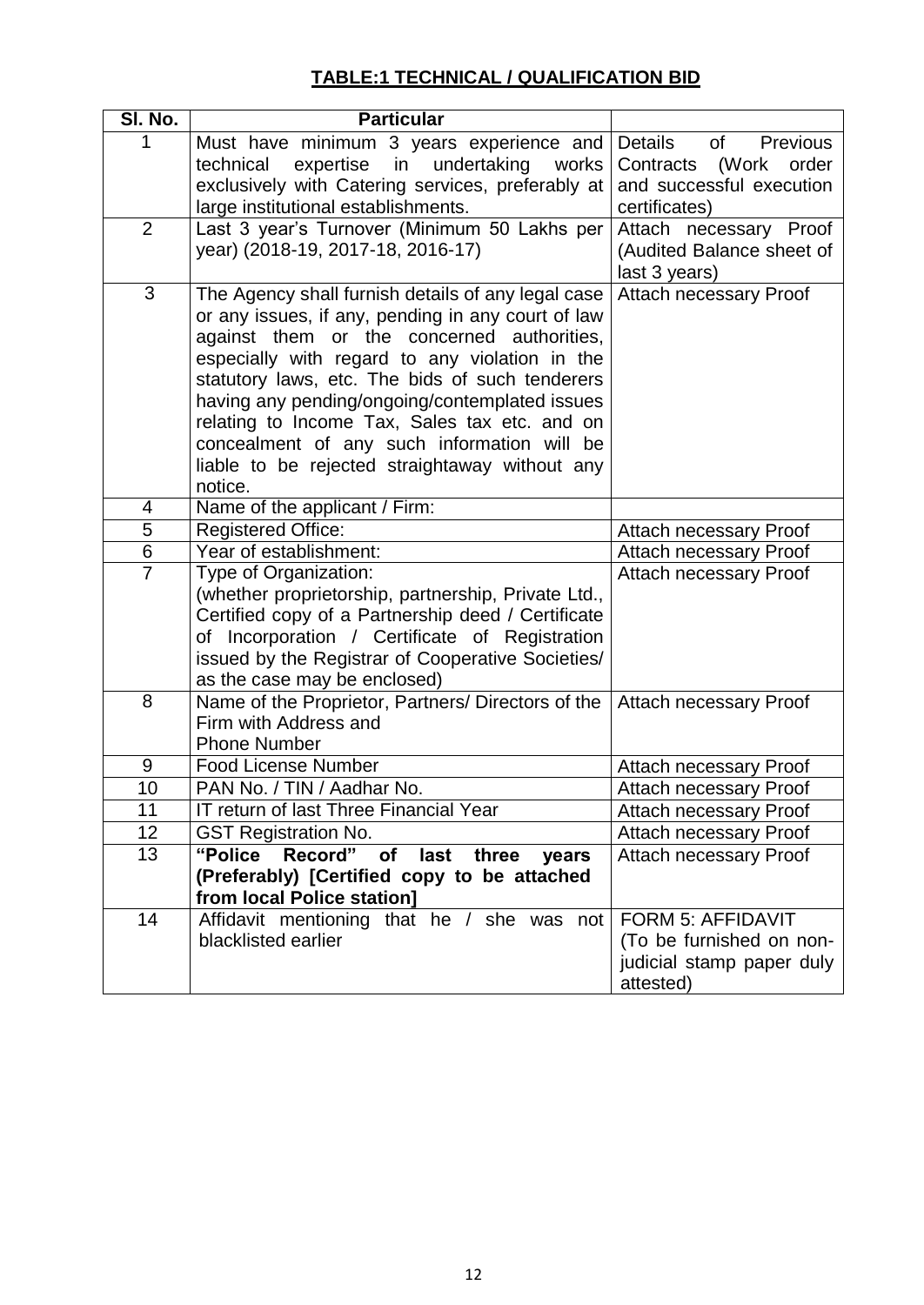| 15 | <b>EPF Registration</b>                                                                                                  | Attach necessary Proof              |
|----|--------------------------------------------------------------------------------------------------------------------------|-------------------------------------|
| 16 | <b>ESI Registration</b>                                                                                                  | Attach necessary Proof              |
| 17 | Labor license                                                                                                            | Attach necessary Proof              |
| 18 | Food Safety and Standards Authority of India<br>(fssai)                                                                  | Attach necessary Proof              |
| 19 | Whether 24x7 service and support will be<br>available                                                                    | letter to be attached               |
| 20 | The EMD of Rs.30,000/- in the form of Demand<br>Draft in favor of "Warden of Hostels, PMEC",<br>payable at<br>Berhampur. | DD NO. / DATE / BANK<br><b>NAME</b> |
| 21 | Demand Draft of Rs1,000/- (Non-refundable) in<br>favor of "Warden of Hostels, PMEC", payable at<br>Berhampur             | DD NO. / DATE / BANK<br><b>NAME</b> |
| 22 | Do you have office at Odisha? If so, Please<br>provide the Address and Telephone No.                                     | Attach necessary Proof              |
| 23 | Form 1: Details of Previous Contracts                                                                                    | Yes / No                            |
| 24 | Form 2: Undertaking                                                                                                      | Yes / No                            |
| 25 | Form- 3: Tender/Conditions acceptance Letter                                                                             | Yes / No                            |
| 26 | Form 4: Certificate Of Ethical Practices                                                                                 | Yes / No                            |
| 27 | Form5: Format For Solvency Certificate                                                                                   | Yes / No                            |

Place:

Date: (Name, Designation and Signature with Seal of the Company)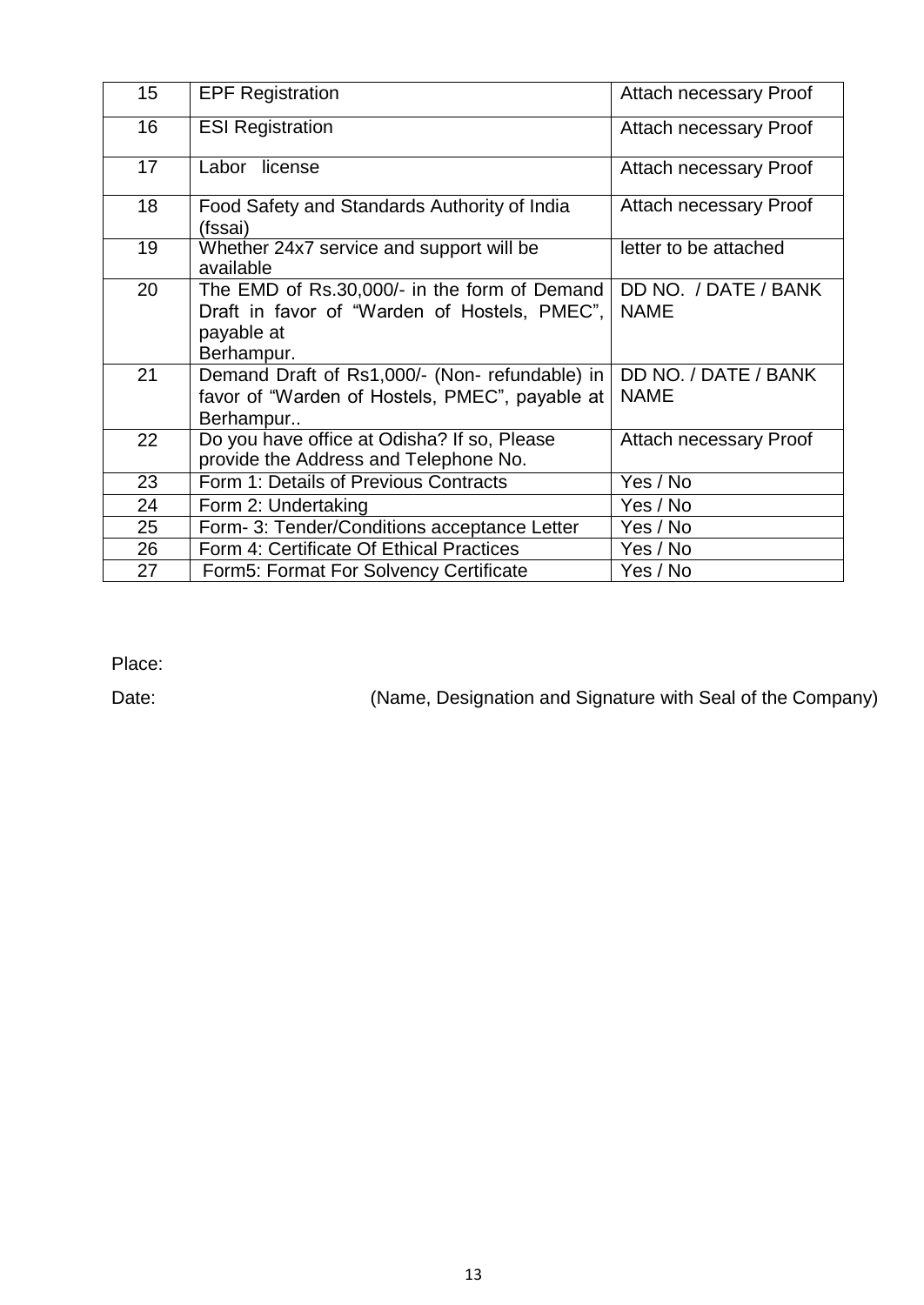| <b>Period of Contract</b> |    | Name and<br><b>Address of</b>                           | Name of the                             | <b>Value of</b>                                |                |
|---------------------------|----|---------------------------------------------------------|-----------------------------------------|------------------------------------------------|----------------|
| <b>From</b>               | To | the<br>Organization<br>with reference<br><b>letters</b> | <b>Contact</b><br>person &<br>Phone No. | <b>Contract</b><br>and other<br><b>Details</b> | <b>Remarks</b> |
|                           |    |                                                         |                                         |                                                |                |
|                           |    |                                                         |                                         |                                                |                |
|                           |    |                                                         |                                         |                                                |                |
|                           |    |                                                         |                                         |                                                |                |
|                           |    |                                                         |                                         |                                                |                |
|                           |    |                                                         |                                         |                                                |                |

## **FORM 1: DETAILS OF PREVIOUS CONTRACTS**

Give details of current contracts, if any, of similar services being rendered by you and which will be available for inspection by our officials:

|             | <b>Period of Contract</b> | <b>Name</b><br>and<br><b>Address</b><br>∣of                       |                                                        |                                                                   | <b>Remarks</b> |
|-------------|---------------------------|-------------------------------------------------------------------|--------------------------------------------------------|-------------------------------------------------------------------|----------------|
| <b>From</b> | To                        | the<br><b>Organization</b><br>with<br>reference<br><b>letters</b> | Name of the<br><b>Contact</b><br>person &<br>Phone No. | <b>Value of</b><br><b>Contract</b><br>and other<br><b>Details</b> |                |
|             |                           |                                                                   |                                                        |                                                                   |                |
|             |                           |                                                                   |                                                        |                                                                   |                |
|             |                           |                                                                   |                                                        |                                                                   |                |

Place:

Date: SIGNATURE OF THE TENDERER WITH SEAL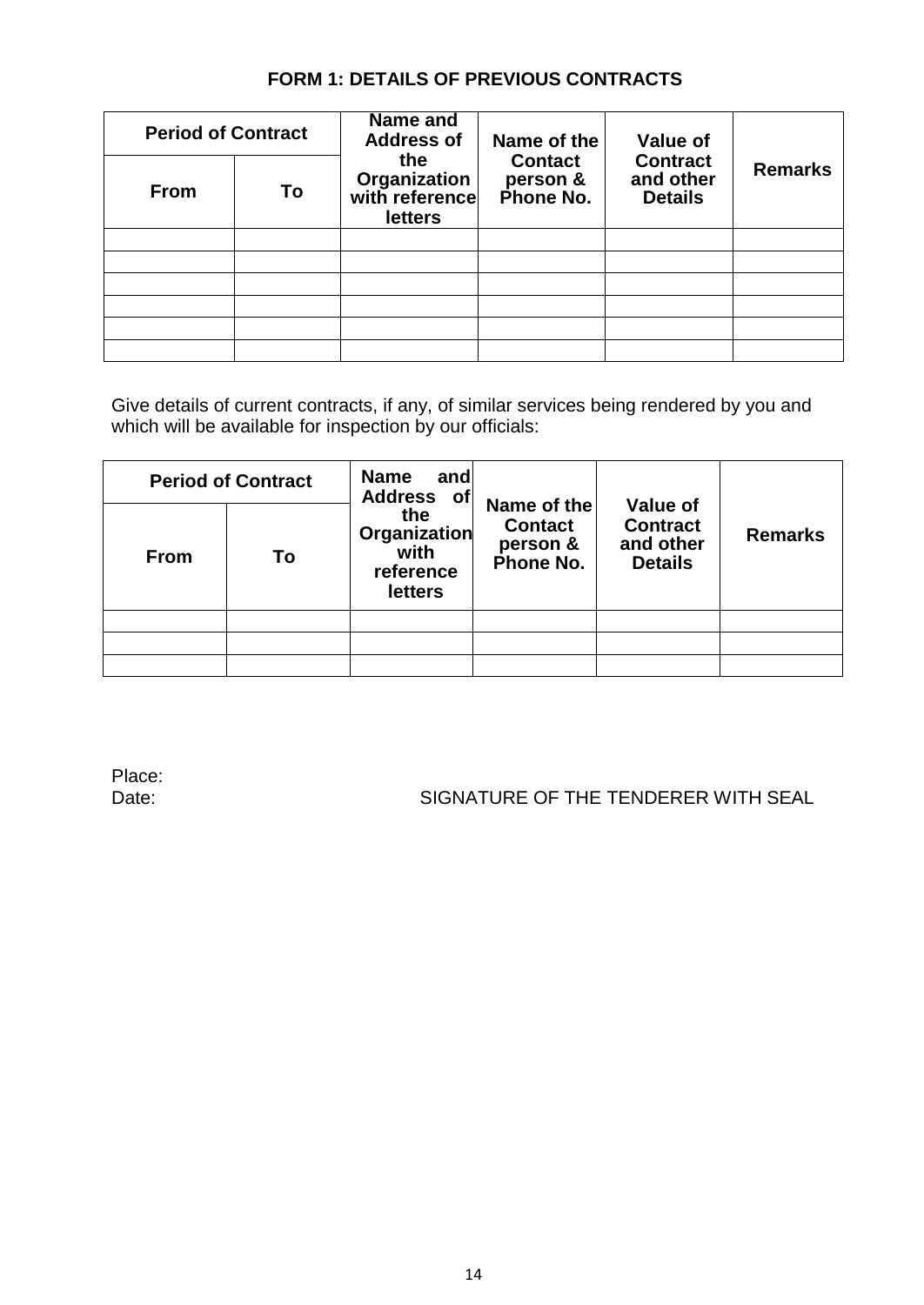#### **FORM 2: Undertaking**

I / We hereby undertake that if any information given in the Technical Bid / Tender Document is found false / incorrect at any stage after opening of the tender, the bid shall be rejected and EMD / Bid Security shall be forfeited and in case of successful bidder the Performance Guarantee will be forfeited by Warden of Hostels, PMEC, Berhampur.

> Name & Signature of the Contractor or its Authorized signatory **With seal of the Agency / Company**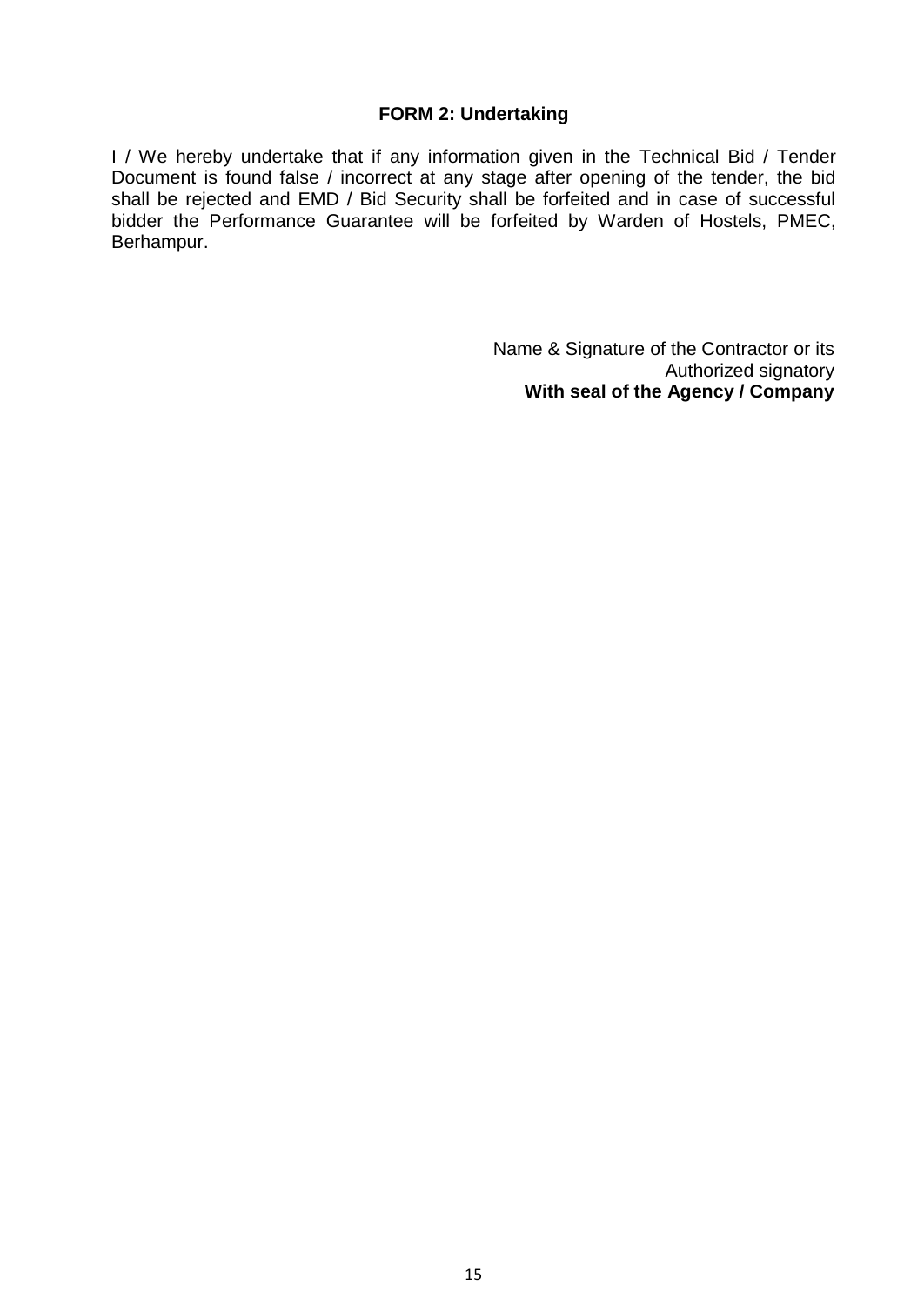#### **FORM 3: TENDER / CONDITIONS ACCEPTANCE LETTER**

#### **(To be given on Company Letter Head)**

To Date: ---------------------

The Warden of Hostels Place: --------------------- Parala Maharaja Engineering College, Berhampur At:- Sitalapalli, PO:- Tanganapalli Dist:- Ganjam, Odisha, PIN-761003

Subject: Acceptance of Terms & Conditions of **Bid Ref No. PMEC/WH/2019/TENDER/01 Date:- 26/08/2019**

Dear Sir,

1. We have purchased / downloaded the tender document(s) for the above mentioned

"Tender / Work" from the PMEC, Berhampur website [http://www.pmec.ac.in a](http://www.pmec.ac.in/)s per your advertisement, given in the above mentioned website.

- 2. I / We hereby certify that I / we have read entire terms and conditions of the tender documents from Page No. to (including all documents like table, forms annexure(s), schedule(s), etc.), which form part of the contract agreement and I / we shall abide hereby the terms / conditions / clauses contained therein.
- 3. The corrigendum(s) issued from time to time by your organization too has also been taken into consideration, while submitting this acceptance letter.
- 4. I / We hereby unconditionally accept the tender conditions of above mentioned tender document(s) / corrigendum(s) in its totality / entirely.
- 5. In case any provisions of this tender are found violated, your organization shall be at liberty to reject this tender/bid including the forfeiture of the full said earnest money deposit absolutely and we shall not have any claim/right against organization in satisfaction of this condition.

Yours faithfully,

(Signature of the Bidder, with Official Seal)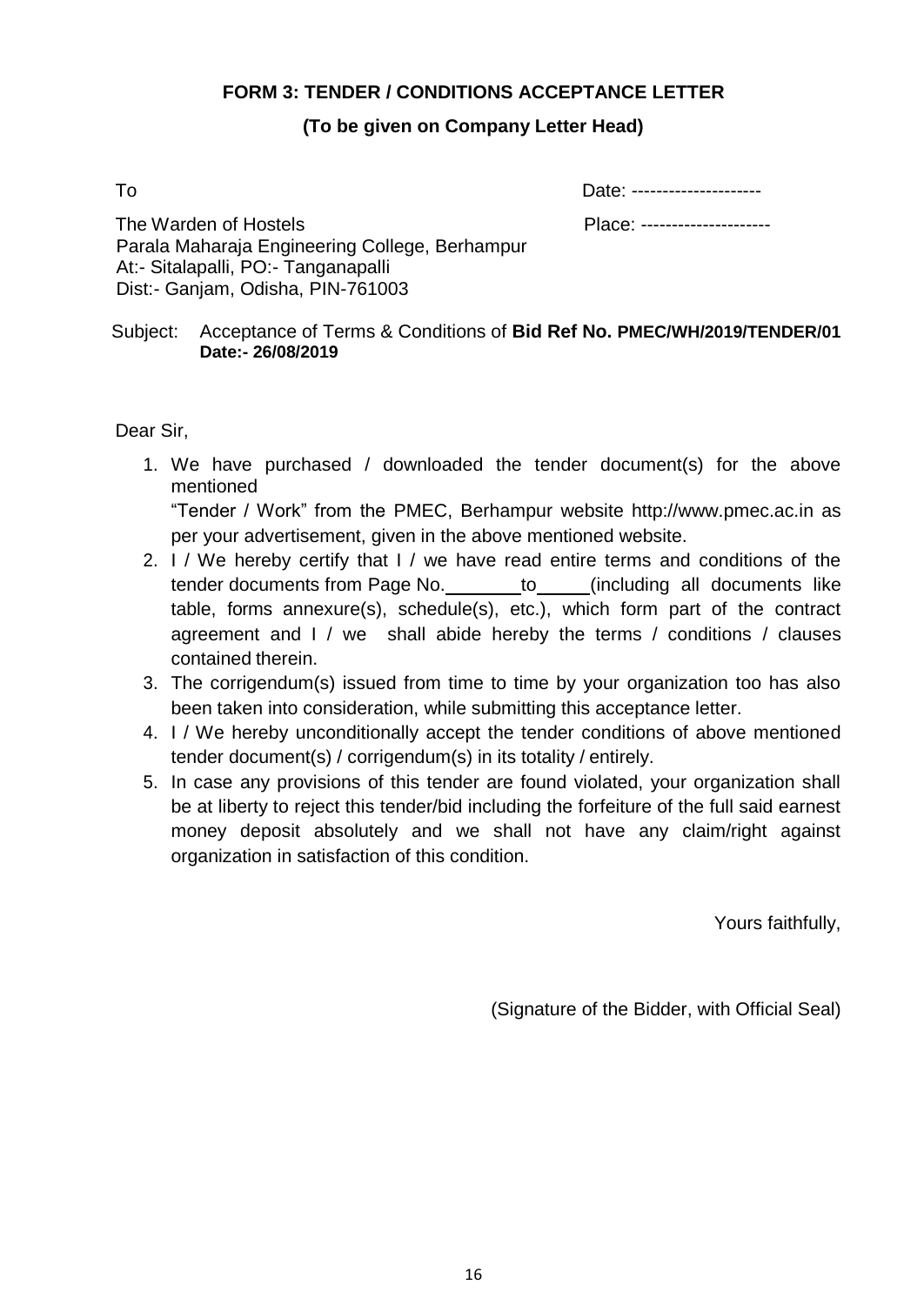## **FORM 4: CERTIFICATE OF ETHICAL PRACTICES**

#### **(This document shall be duly signed by the tenderer and to be attached with Technical Bid)**

- 1. I / We assure the Warden of Hostels, PMEC, Berhampur that neither I / We nor any of my / our workers will do any act(s), which are improper / illegal during the execution of the contract awarded to us.
- 2. Neither I / We nor anybody on my / our behalf will indulge in any corrupt activities / practices in my / our dealing with the organization / college.
- 3. I / We will have no conflict of interest in any of our work / contract at the college.
- 4. We will keep the messes and its surroundings hygienic, neat & clean. It is our responsibility.

Yours faithfully,

Place:

Date:

(Signature of the Bidder, with Official Seal)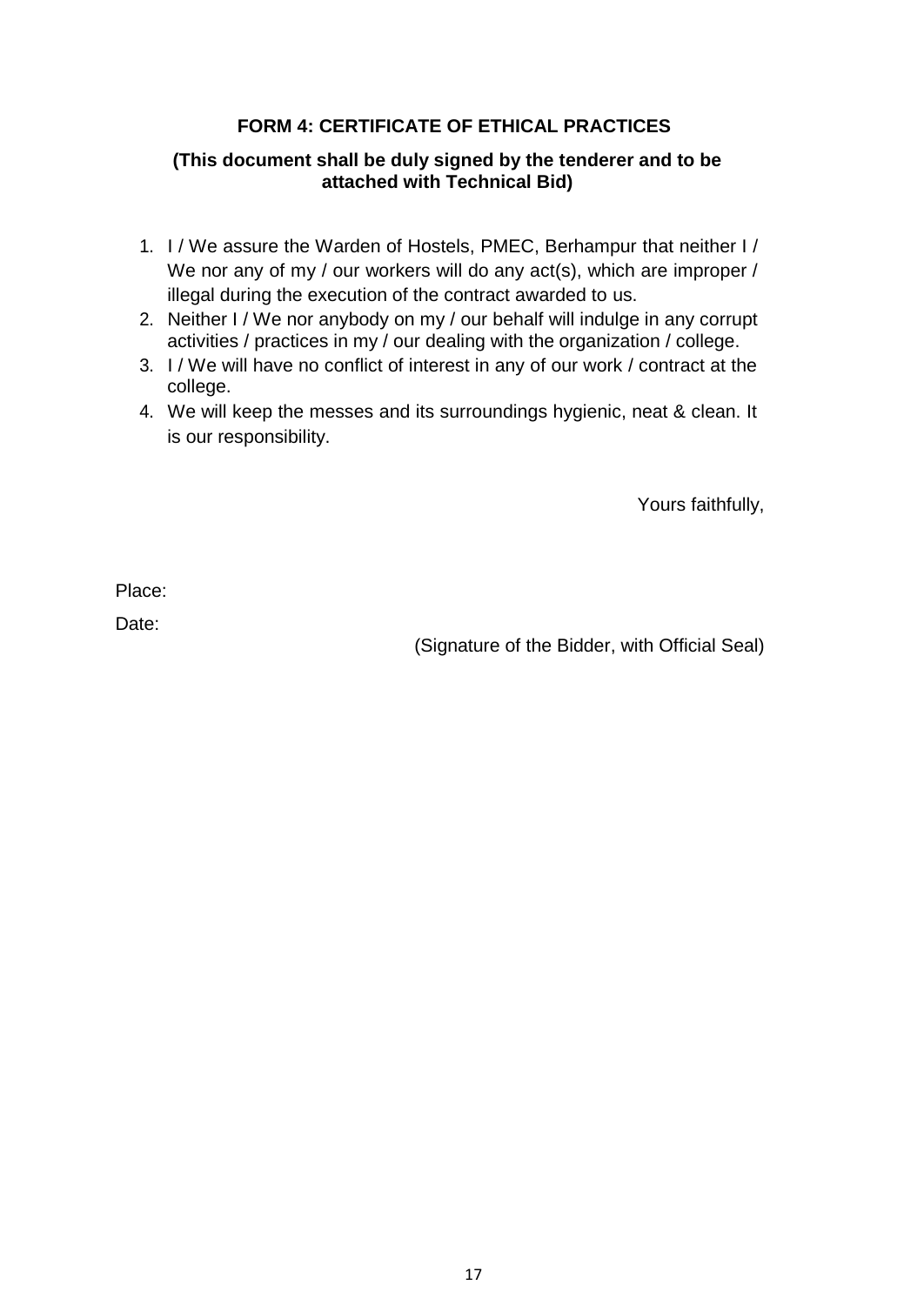# **FORM 5: FORMAT FOR SOLVENCY CERTIFICATE (On Bank's Letter Head) Bid Ref No. PMEC/WH/2019/TENDER/01 Date:- 26/08/2019**

### **TO WHOM IT MAY CONCERN**

| This is to certify that to the best of our knowledge and information, M/s.             |
|----------------------------------------------------------------------------------------|
|                                                                                        |
|                                                                                        |
|                                                                                        |
|                                                                                        |
|                                                                                        |
| complete address), a customer of our Bank, is respectable, and is capable of executing |
|                                                                                        |
|                                                                                        |
|                                                                                        |
|                                                                                        |
| Our customer sinceto date and has been granted the following limits, at                |
|                                                                                        |

This certificate is issued without any guarantee, risk or responsibility on behalf of the Bank or any of its officials. This certificate is issued at the specific request of the customer for the purpose of participating in PMEC, Berhampur Tender No-

Signature of Authorized Person

Name: -------------------------------------------

Date: ----------------------------------------------

Seal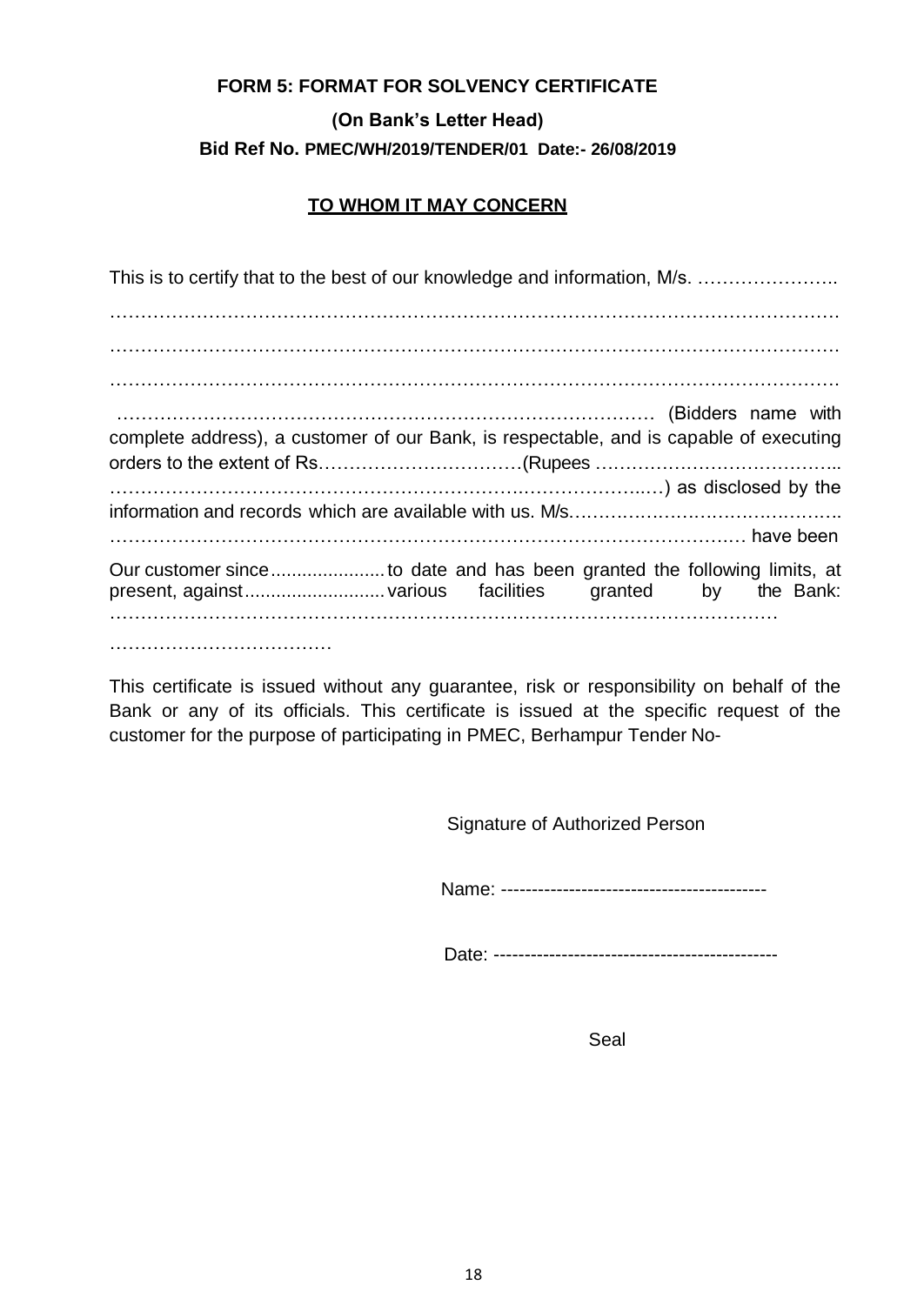## **FORM 6: AFFIDAVIT (To be furnished on non-judicial stamp paper duly attested)**

I / We / M/s are registered as Mess Contractor / Service Provider as per Registration Certificate No. \_\_\_\_\_\_\_\_\_\_issued By\_\_\_\_\_having registered office at\_\_\_\_\_\_\_ and manufacturing/ supply base at do do hereby declare and solemnly affirm that I / We have not been Black-listed, nor mine / our Tenders or Mess Contract have ever been cancelled by any State / UT / Central Government or any partner or shareholder either directly or indirectly connected with or has any subsisting interest in the business of my / our firm nor any legal proceedings have ever been initiated/pending or any penalty has ever been levied due to delay of non completion of work / catering service/supply order by any State / UT / Central Government or by any authority.

**Place:**

**DEPONENT**

**Dated:**

## **Verification**

I/We do hereby solemnly declare and affirm that the above declarations are true and correct to the best of my knowledge and beliefs. No part of it is false and nothing has been concealed therein.

Place **:** DEPONENT

**Dated :**